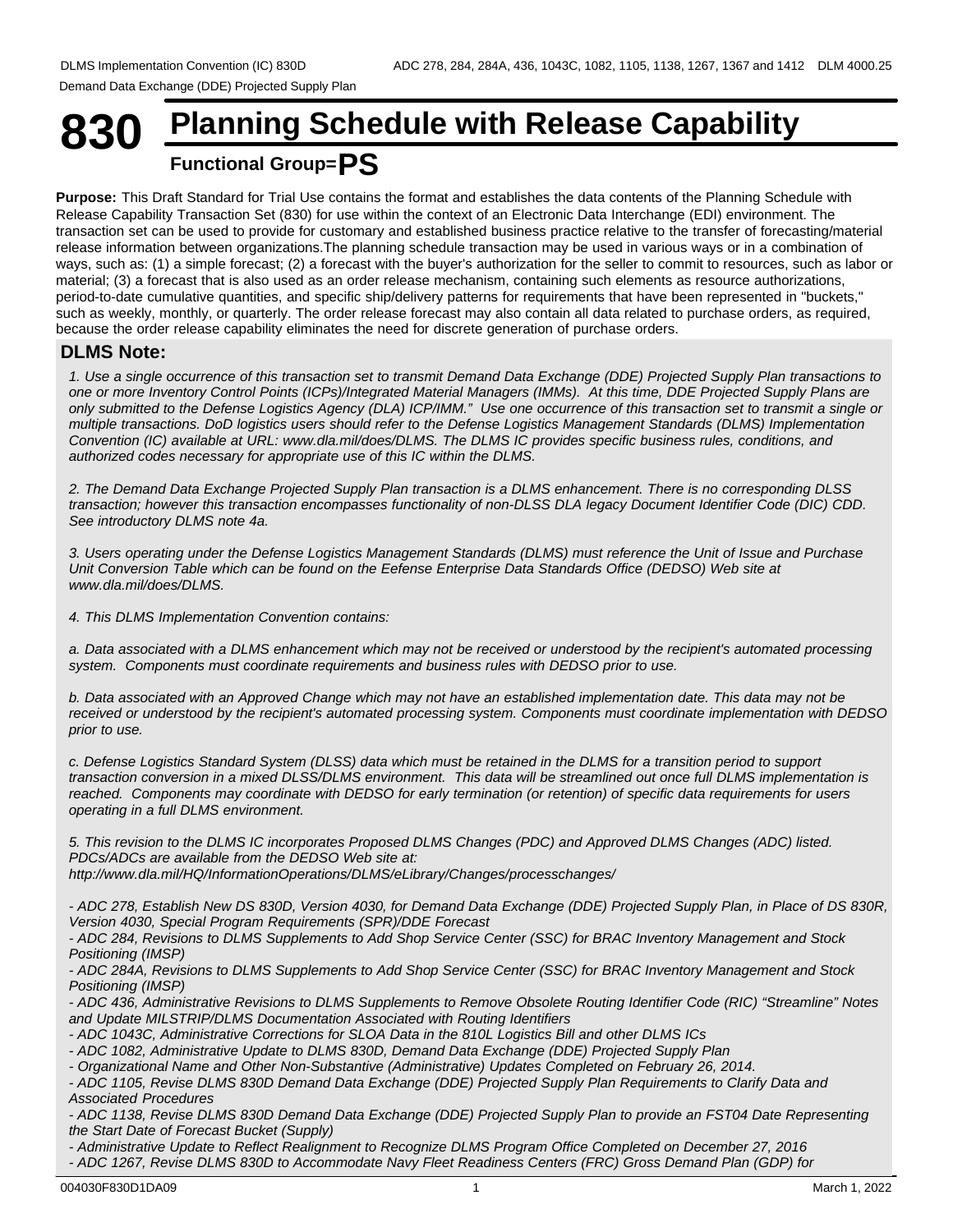#### *Implementation by all DOD Components*

*- Administrative Update to Reflect Realignment of DLMS Program Office to Enterprise Business Standards Office (EBSO) - Completed on 1/27/20*

*- ADC 1367, Administrative Update to Convert Federal Notes to DLMS Notes within DLMS Implementation Conventions - Administrative Update to Reflect Realignment of Enterprise Business Standards Office (EBSO) to Defense Enterprise Data Standards Office (DEDSO) - Completed on March 1, 202*

*- ADC 1412, Replacement of Data Universal Numbering System Number with Unique Entity Identifier and Electronic Funds Transfer Indicator to Wide Area Workflow*

## **Heading:**

| Pos            | $\underline{\mathsf{Id}}$ | <b>Segment Name</b>                                                              | Req         | <b>Max Use</b> | <b>Repeat</b> | <b>Notes</b> | <b>Usage</b> |
|----------------|---------------------------|----------------------------------------------------------------------------------|-------------|----------------|---------------|--------------|--------------|
| 0100           | <b>ST</b>                 | <b>Transaction Set Header</b>                                                    | M           |                |               |              | Must use     |
| 0200           | <b>BFR</b>                | Beginning Segment for Planning<br>Schedule                                       | M           | 1              |               |              | Must use     |
| $*0250$        | <b>XPO</b>                | Preassigned Purchase Order<br><b>Numbers</b>                                     | O           | >1             |               |              | Not Used     |
| $* 0400$       | <b>CUR</b>                | Currency                                                                         | O           | $\mathbf{1}$   |               |              | Not Used     |
| $* 0500$       | <b>REF</b>                | Reference Identification                                                         | O           | 12             |               |              | Not Used     |
| $* 0600$       | <b>PER</b>                | <b>Administrative Communications</b><br>Contact                                  | O           | 3              |               |              | Not Used     |
| $* 0700$       | <b>TAX</b>                | <b>Tax Reference</b>                                                             | O           | 3              |               |              | Not Used     |
| $* 0800$       | <b>FOB</b>                | F.O.B. Related Instructions                                                      | O           | $\mathbf{1}$   |               |              | Not Used     |
| $* 0900$       | <b>CTP</b>                | Pricing Information                                                              | O           | 25             |               |              | Not Used     |
| $*1000$        | SAC                       | Service, Promotion, Allowance,<br>or Charge Information                          | O           | 25             |               |              | Not Used     |
| $*1100$        | <b>CSH</b>                | Sales Requirements                                                               | O           | $\mathbf{1}$   |               |              | Not Used     |
| $*1200$        | <b>ITD</b>                | Terms of Sale/Deferred Terms<br>of Sale                                          | O           | 2              |               |              | Not Used     |
| $*1300$        | <b>DTM</b>                | Date/Time Reference                                                              | O           | 10             |               |              | Not Used     |
| $*1400$        | PID                       | Product/Item Description                                                         | O           | 200            |               |              | Not Used     |
| $*1500$        | <b>MEA</b>                | Measurements                                                                     | O           | 40             |               |              | Not Used     |
| $*1600$        | <b>PWK</b>                | Paperwork                                                                        | O           | 25             |               |              | Not Used     |
| * 1700         | <b>PKG</b>                | Marking, Packaging, Loading                                                      | O           | 25             |               |              | Not Used     |
| $*1800$        | TD <sub>1</sub>           | Carrier Details (Quantity and<br>Weight)                                         | O           | 2              |               |              | Not Used     |
| $*1900$        | TD <sub>5</sub>           | <b>Carrier Details (Routing</b><br>Sequence/Transit Time)                        | O           | 12             |               |              | Not Used     |
| $*2000$        | TD <sub>3</sub>           | Carrier Details (Equipment)                                                      | O           | 12             |               |              | Not Used     |
| $*2100$        | TD <sub>4</sub>           | <b>Carrier Details (Special</b><br>Handling, or Hazardous<br>Materials, or Both) | O           | 5              |               |              | Not Used     |
| $*2200$        | <b>MAN</b>                | Marks and Numbers                                                                | O           | 10             |               |              | Not Used     |
| LOOP ID - N1   |                           |                                                                                  |             |                | 200           |              |              |
| 2300           | N <sub>1</sub>            | Name                                                                             | O           | 1              |               |              | Must use     |
| 2400           | N <sub>2</sub>            | Additional Name Information                                                      | O           | 2              |               |              | Not Used     |
| $*2500$        | N <sub>3</sub>            | Address Information                                                              | O           | 2              |               |              | Not Used     |
| $*2600$        | N4                        | Geographic Location                                                              | O           | $\mathbf{1}$   |               |              | Not Used     |
| $*$ 2700       | <b>REF</b>                | Reference Identification                                                         | O           | 12             |               |              | Not Used     |
| $* 2800$       | PER                       | <b>Administrative Communications</b><br>Contact                                  | O           | 3              |               |              | Not Used     |
| 2900           | <b>FOB</b>                | F.O.B. Related Instructions                                                      | $\mathsf O$ | $\mathbf{1}$   |               |              | Not Used     |
| * LOOP ID - LM |                           |                                                                                  |             |                | $\geq 1$      |              |              |
| 3000           | LM                        | Code Source Information                                                          | $\mathsf O$ | $\mathbf{1}$   |               |              | Not Used     |
| 3100           | LQ                        | <b>Industry Code</b>                                                             | M           | 100            |               |              | Must use     |
|                |                           |                                                                                  |             |                |               |              |              |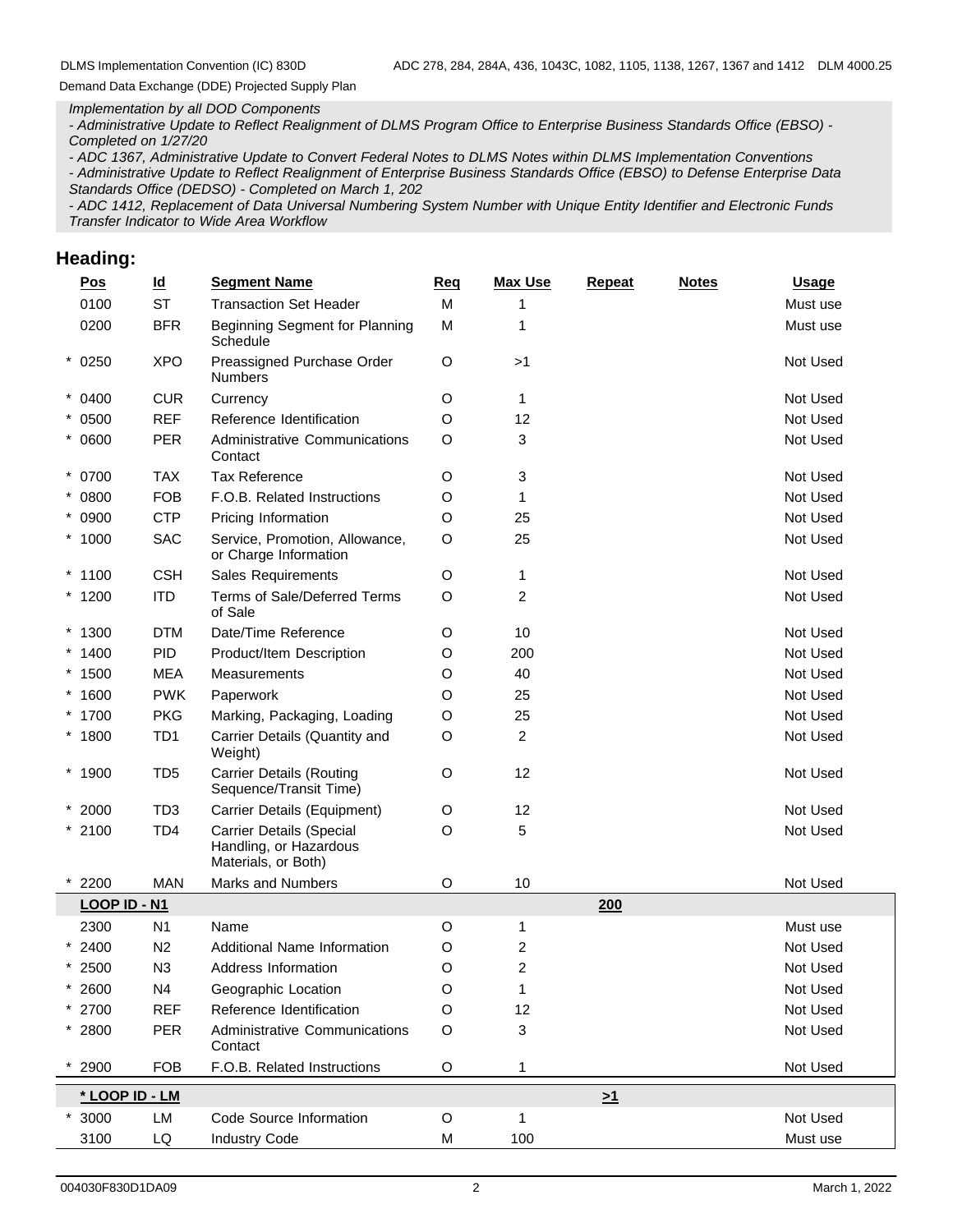# **Detail:**

| Pos                  | $\underline{\mathsf{Id}}$ | <b>Segment Name</b>                                                              | <b>Reg</b>  | <b>Max Use</b>          | Repeat   | <b>Notes</b> | <b>Usage</b> |
|----------------------|---------------------------|----------------------------------------------------------------------------------|-------------|-------------------------|----------|--------------|--------------|
| <b>LOOP ID - LIN</b> |                           |                                                                                  |             |                         | $\geq 1$ |              |              |
| 0100                 | <b>LIN</b>                | Item Identification                                                              | M           | 1                       |          |              | Must use     |
| $* 0200$             | UIT                       | <b>Unit Detail</b>                                                               | O           | 1                       |          |              | Not Used     |
| $* 0210$             | <b>DTM</b>                | Date/Time Reference                                                              | O           | 10                      |          |              | Not Used     |
| $* 0300$             | <b>CUR</b>                | Currency                                                                         | O           | $\mathbf{1}$            |          |              | Not Used     |
| $* 0600$             | PO <sub>3</sub>           | <b>Additional Item Detail</b>                                                    | O           | 25                      |          |              | Not Used     |
| * 0700               | <b>CTP</b>                | Pricing Information                                                              | O           | 25                      |          |              | Not Used     |
| $* 0800$             | PID                       | Product/Item Description                                                         | O           | 1000                    |          |              | Not Used     |
| $* 0900$             | <b>MEA</b>                | Measurements                                                                     | O           | 40                      |          |              | Not Used     |
| 1000                 | <b>PWK</b>                | Paperwork                                                                        | O           | 25                      |          |              | Used         |
| $*1100$              | <b>PKG</b>                | Marking, Packaging, Loading                                                      | O           | 25                      |          |              | Not Used     |
| $*1200$              | PO <sub>4</sub>           | Item Physical Details                                                            | O           | 1                       |          |              | Not Used     |
| $*1300$              | <b>PRS</b>                | <b>Part Release Status</b>                                                       | O           | $\mathbf{1}$            |          |              | Not Used     |
| 1400                 | <b>REF</b>                | Reference Identification                                                         | O           | 12                      |          |              | Must use     |
| 1500                 | PER                       | Administrative Communications                                                    | O           | 3                       |          |              | Used         |
|                      |                           | Contact                                                                          |             |                         |          |              |              |
| $*1700$              | <b>SAC</b>                | Service, Promotion, Allowance,<br>or Charge Information                          | $\circ$     | 25                      |          |              | Not Used     |
| * 1800               | <b>ITD</b>                | Terms of Sale/Deferred Terms<br>of Sale                                          | $\circ$     | $\overline{c}$          |          |              | Not Used     |
| $*1900$              | <b>TAX</b>                | <b>Tax Reference</b>                                                             | O           | 3                       |          |              | Not Used     |
| $*2000$              | <b>FOB</b>                | F.O.B. Related Instructions                                                      | O           | $\mathbf{1}$            |          |              | Not Used     |
| $*2100$              | LDT                       | Lead Time                                                                        | O           | 12                      |          |              | Not Used     |
| $*2200$              | QTY                       | Quantity                                                                         | O           | >1                      |          | N2/2200      | Not Used     |
| $*2300$              | <b>ATH</b>                | Resource Authorization                                                           | O           | 20                      |          |              | Not Used     |
| $* 2400$             | TD <sub>1</sub>           | Carrier Details (Quantity and<br>Weight)                                         | O           | $\mathbf{1}$            |          |              | Not Used     |
| $*2500$              | TD <sub>5</sub>           | <b>Carrier Details (Routing</b><br>Sequence/Transit Time)                        | O           | 12                      |          |              | Not Used     |
| $* 2600$             | TD <sub>3</sub>           | Carrier Details (Equipment)                                                      | O           | 12                      |          |              | Not Used     |
| * 2700               | TD <sub>4</sub>           | <b>Carrier Details (Special</b><br>Handling, or Hazardous<br>Materials, or Both) | O           | 5                       |          |              | Not Used     |
| $* 2800$             | <b>MAN</b>                | <b>Marks and Numbers</b>                                                         | $\mathsf O$ | $10$                    |          |              | Not Used     |
| 2900                 | DD                        | <b>Demand Detail</b>                                                             | O           | 10                      |          |              | Not Used     |
| * LOOP ID - SLN      |                           |                                                                                  |             |                         | 100      |              |              |
| $*3000$              | <b>SLN</b>                | Subline Item Detail                                                              | $\mathsf O$ | $\mathbf{1}$            |          |              | Not Used     |
| $*3100$              | PID                       | Product/Item Description                                                         | O           | 1000                    |          |              | Not Used     |
| $*3150$              | NM <sub>1</sub>           | Individual or Organizational<br>Name                                             | O           | 10                      |          |              | Not Used     |
| <b>LOOP ID - N1</b>  |                           |                                                                                  |             |                         | 200      |              |              |
| 3200                 | N <sub>1</sub>            | Name                                                                             | $\circ$     | 1                       |          |              | Must use     |
| $*3300$              | N <sub>2</sub>            | Additional Name Information                                                      | O           | $\overline{\mathbf{c}}$ |          |              | Not Used     |
| $*3400$              | N3                        | Address Information                                                              | O           | $\overline{c}$          |          |              | Not Used     |
| $*3500$              | N <sub>4</sub>            | Geographic Location                                                              | O           | $\mathbf{1}$            |          |              | Not Used     |
| $*3600$              | <b>REF</b>                | Reference Identification                                                         | O           | 12                      |          |              | Not Used     |
| * 3700               | PER                       | <b>Administrative Communications</b><br>Contact                                  | O           | 3                       |          |              | Not Used     |
| 3800                 | <b>FOB</b>                | F.O.B. Related Instructions                                                      | $\mathsf O$ | 1                       |          |              | Not Used     |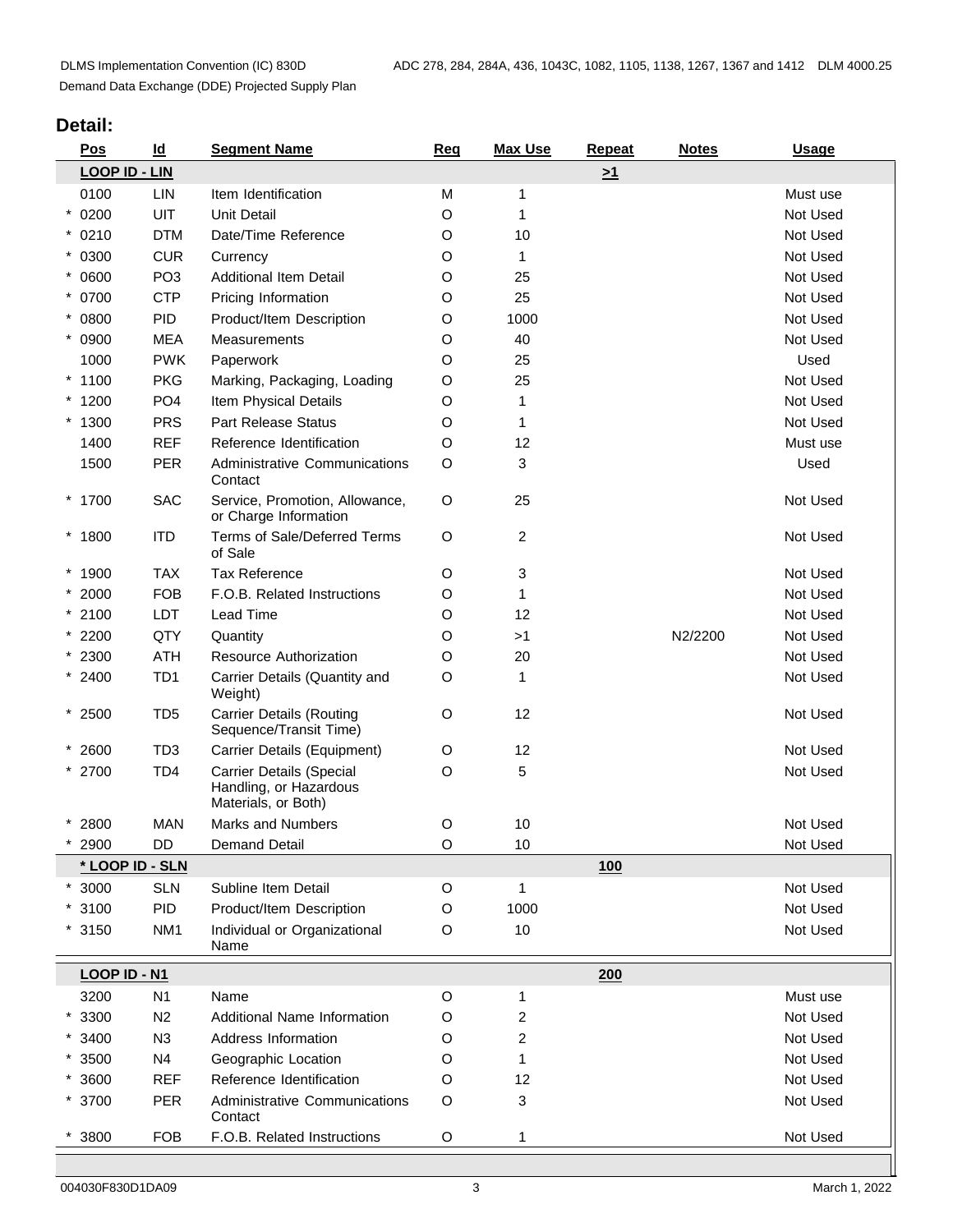| Demand Data Exchange (DDE) Projected Supply Plan |  |
|--------------------------------------------------|--|
|--------------------------------------------------|--|

| Pos                  | $\underline{\mathsf{Id}}$ | <b>Segment Name</b>          | Req     | <b>Max Use</b> | Repeat   | <b>Notes</b> | <b>Usage</b> |
|----------------------|---------------------------|------------------------------|---------|----------------|----------|--------------|--------------|
| LOOP ID - LM         |                           |                              |         |                | $\geq 1$ |              |              |
| 3900                 | LM                        | Code Source Information      | $\circ$ |                |          |              | Used         |
| 4000                 | LQ                        | <b>Industry Code</b>         | Μ       | 100            |          |              | Must use     |
| <b>LOOP ID - FST</b> |                           |                              |         |                | $\geq 1$ | N2/4100L     |              |
| 4100                 | <b>FST</b>                | <b>Forecast Schedule</b>     | $\circ$ |                |          | N2/4100      | Must use     |
| 4150                 | QTY                       | Quantity                     | O       | >1             |          |              | Not Used     |
| 4200                 | <b>SDQ</b>                | <b>Destination Quantity</b>  | O       | 50             |          |              | Used         |
| * LOOP ID - LM       |                           |                              |         |                | $\geq 1$ |              |              |
| 4300                 | <b>LM</b>                 | Code Source Information      | $\circ$ |                |          |              | Not Used     |
| 4400                 | LQ                        | <b>Industry Code</b>         | М       | 100            |          |              | Not Used     |
| * LOOP ID - SDP      |                           |                              |         |                | 260      |              |              |
| 4500                 | <b>SDP</b>                | Ship/Delivery Pattern        | $\circ$ |                |          |              | Not Used     |
| 4600                 | <b>FST</b>                | Forecast Schedule            | O       | 260            |          |              | Not Used     |
| * LOOP ID - SHP      |                           |                              |         |                | 25       |              |              |
| $* 4700$             | <b>SHP</b>                | Shipped/Received Information | $\circ$ |                |          |              | Not Used     |
| 4800                 | <b>REF</b>                | Reference Identification     | O       | 5              |          |              | Not Used     |

| <u>Pos</u> | <u>Ια</u> | Seament Name                   | Req | <b>Max Use</b> | Repeat | <b>Notes</b> | <u>Jsage</u> |  |
|------------|-----------|--------------------------------|-----|----------------|--------|--------------|--------------|--|
| 0100       | CTT       | Transaction Totals             |     |                |        | N3/0100      | Not Used     |  |
| 0200       | SE        | <b>Transaction Set Trailer</b> | IVI |                |        |              | Must use     |  |

#### **Notes:**

2/2200 QTY is used to specify supplemental quantities relevant to the forecast function. However, QTY is not related to the actual forecast quantity in the FST segments.

2/4100L At least one occurrence of segment FST is required, either in the FST loop or within the SDP loop. These two loops are mutually exclusive.

2/4100 At least one occurrence of segment FST is required, either in the FST loop or within the SDP loop. These two loops are mutually exclusive.

3/0100 Number of line items (CTT01) is the accumulation of the number of LIN segments. If used, hash total (CTT02) is the sum of the values of the quantities (FST01) for each FST segment.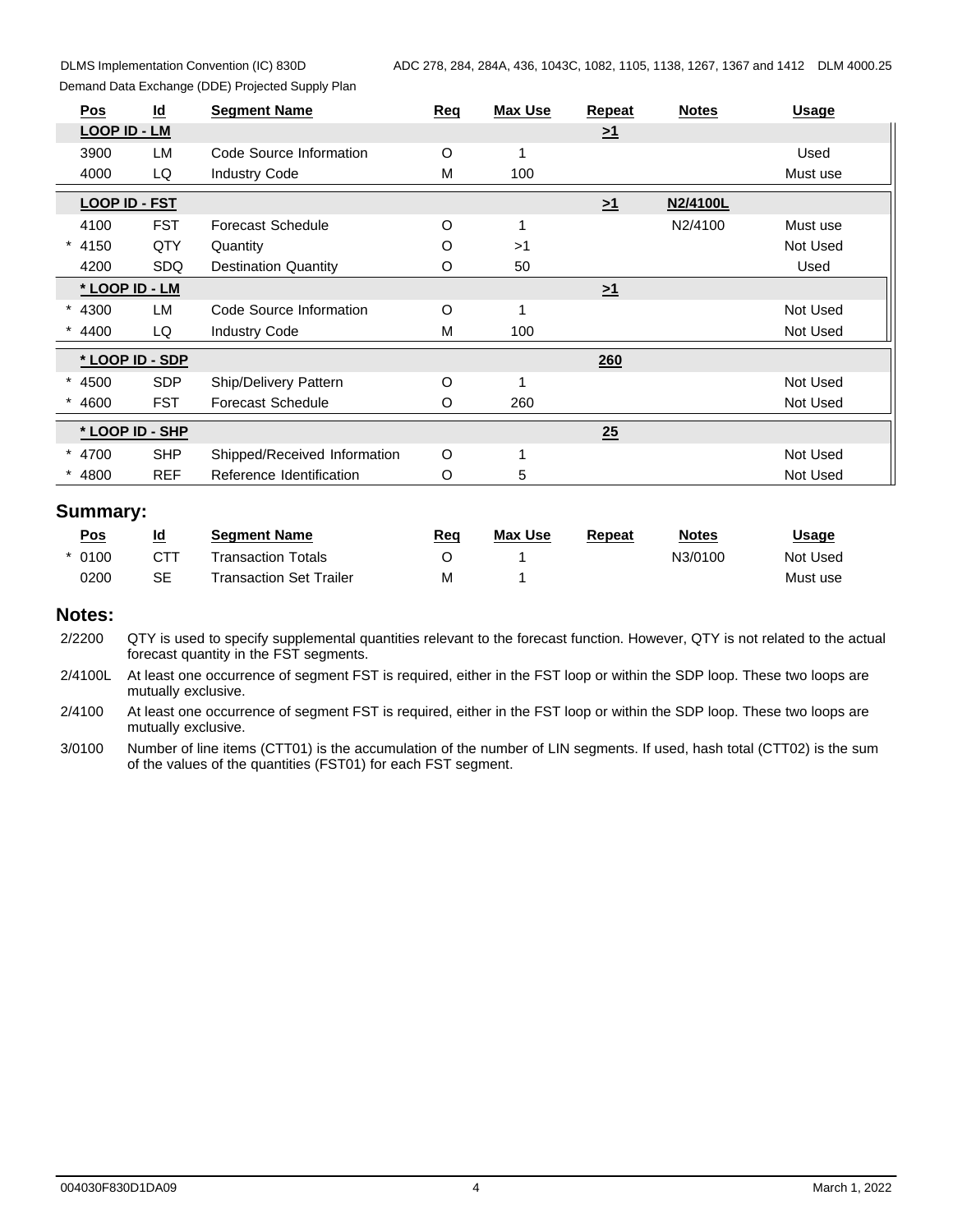# **ST Transaction Set Header**

| <b>Pos: 0100</b> | Max: $1$                   |
|------------------|----------------------------|
|                  | <b>Heading - Mandatory</b> |
| Loop: N/A        | Elements: 31               |

#### **User Option (Usage):** Must use

**Purpose:** To indicate the start of a transaction set and to assign a control number

#### **Semantics:**

1. The transaction set identifier (ST01) used by the translation routines of the interchange partners to select the appropriate transaction set definition (e.g., 810 selects the Invoice Transaction Set).

| <b>Ref</b>       | $\underline{\mathsf{Id}}$ | <b>Element Name</b>                                                                                                                                                      | Req | <b>Type</b> | Min/Max | <b>Usage</b> |
|------------------|---------------------------|--------------------------------------------------------------------------------------------------------------------------------------------------------------------------|-----|-------------|---------|--------------|
| ST <sub>01</sub> | 143                       | <b>Transaction Set Identifier Code</b>                                                                                                                                   | M   | ID          | 3/3     | Must use     |
|                  |                           | Description: Code uniquely identifying a<br><b>Transaction Set</b>                                                                                                       |     |             |         |              |
|                  |                           | Code Name<br>830<br>Planning Schedule with Release Capability                                                                                                            |     |             |         |              |
| ST <sub>02</sub> | 329                       | <b>Transaction Set Control Number</b>                                                                                                                                    | м   | <b>AN</b>   | 4/9     | Must use     |
|                  |                           | <b>Description:</b> Identifying control number that<br>must be unique within the transaction set<br>functional group assigned by the originator for a<br>transaction set |     |             |         |              |
|                  |                           | <b>DLMS Note:</b> A unique number assigned by the<br>originator of the transaction set, or the<br>originator's application program.                                      |     |             |         |              |
| ST <sub>03</sub> | 1705                      | <b>Implementation Convention Reference</b>                                                                                                                               | O   | <b>AN</b>   | 1/35    | Used         |
|                  |                           | <b>Description:</b> Reference assigned to identify<br>Implementation Convention                                                                                          |     |             |         |              |
|                  |                           | <b>DLMS Note:</b> Use to indicate this transmission<br>uses the 830D DLMS Implementation<br>Convention (IC). Enter the DLMS IC<br>004030F830D0DA00.                      |     |             |         |              |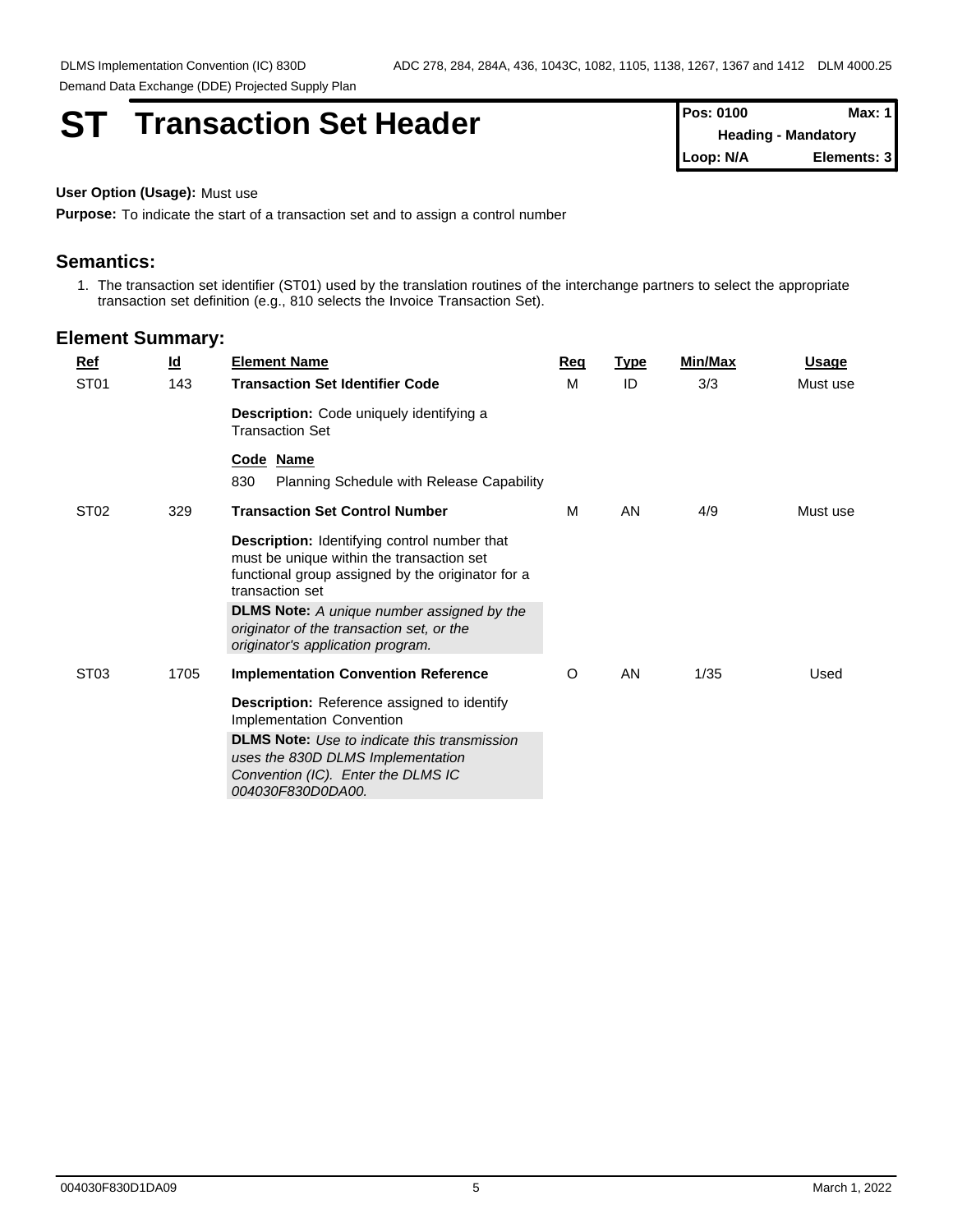# **BFR** Beginning Segment for Planning  $\int_{\text{Heading - Mandator}}^{\text{Pos: 0200}}$ Schedule **Schedule Schedule Schedule SCHEDULE**

**Pos: 0200 Heading - Mandatory Elements: 9** 

#### **User Option (Usage):** Must use

**Purpose:** To indicate the beginning of a planning schedule transaction set; whether a ship or delivery based forecast; and related forecast envelope dates

## **Syntax Rules:**

1. R0203 - At least one of BFR02 or BFR03 is required.

# **Semantics:**

- 1. If BFR01 contains the value "04" (Net Change), BFR09 is required.
- 2. BFR02 is the identifying number for a forecast assigned by the orderer/purchaser.
- 3. BFR06 is the forecast horizon start date: The date when the forecast horizon (envelope) begins.
- 4. BFR07 is the forecast horizon end date: The date when the forecast horizon (envelope) ends.
- 5. BFR08 is the date forecast generated: The date the forecast data was generated.
- 6. BFR09 is the date forecast updated: The date the forecast was updated with "net change" data. (Used only when data element 353 in BFR01 contains the value "04", meaning net change.)

| Ref<br>BFR01 | $\underline{\mathsf{Id}}$<br>353 | <b>Element Name</b><br><b>Transaction Set Purpose Code</b>                                                                                                                                                                                                                                                                                                                                                                                                         | Req<br>м | <b>Type</b><br>ID | <b>Min/Max</b><br>2/2 | <b>Usage</b><br>Must use |
|--------------|----------------------------------|--------------------------------------------------------------------------------------------------------------------------------------------------------------------------------------------------------------------------------------------------------------------------------------------------------------------------------------------------------------------------------------------------------------------------------------------------------------------|----------|-------------------|-----------------------|--------------------------|
|              |                                  | Description: Code identifying purpose of<br>transaction set                                                                                                                                                                                                                                                                                                                                                                                                        |          |                   |                       |                          |
|              |                                  | Code Name<br>$00\,$<br>Original<br>77<br><b>Simulation Exercise</b><br><b>DLMS Note:</b><br>Use to identify a simulated mobilization exercise transaction set. Activities initiating simulated<br>mobilization exercises must ensure complete coordination with all activities involved. All<br>transaction set recipients must use extreme caution to ensure that individual transactions do not<br>process as action documents which affect accountable records. |          |                   |                       |                          |
| BFR02        | 127                              | <b>Reference Identification</b><br>Description: Reference information as defined<br>for a particular Transaction Set or as specified by<br>the Reference Identification Qualifier<br><b>DLMS Note:</b> Use code "Z" for this data element<br>to satisfy mandatory X12 syntax requirements.                                                                                                                                                                         | $\times$ | AN                | 1/50                  | Used                     |
| BFR04        | 675                              | <b>Schedule Type Qualifier</b><br><b>Description:</b> Code identifying the type of dates<br>used when defining a shipping or delivery time in<br>a schedule or forecast<br>Code Name<br><b>PR</b><br><b>Planned Requirement Based</b><br><b>DLMS Note:</b><br>Use to indicate that data reflect DDE Projected Supply Plan requirements.                                                                                                                            | м        | ID                | 2/2                   | Must use                 |
| BFR05        | 676                              | <b>Schedule Quantity Qualifier</b><br><b>Description:</b> Code identifying the type of                                                                                                                                                                                                                                                                                                                                                                             | M        | ID                | 1/1                   | Must use                 |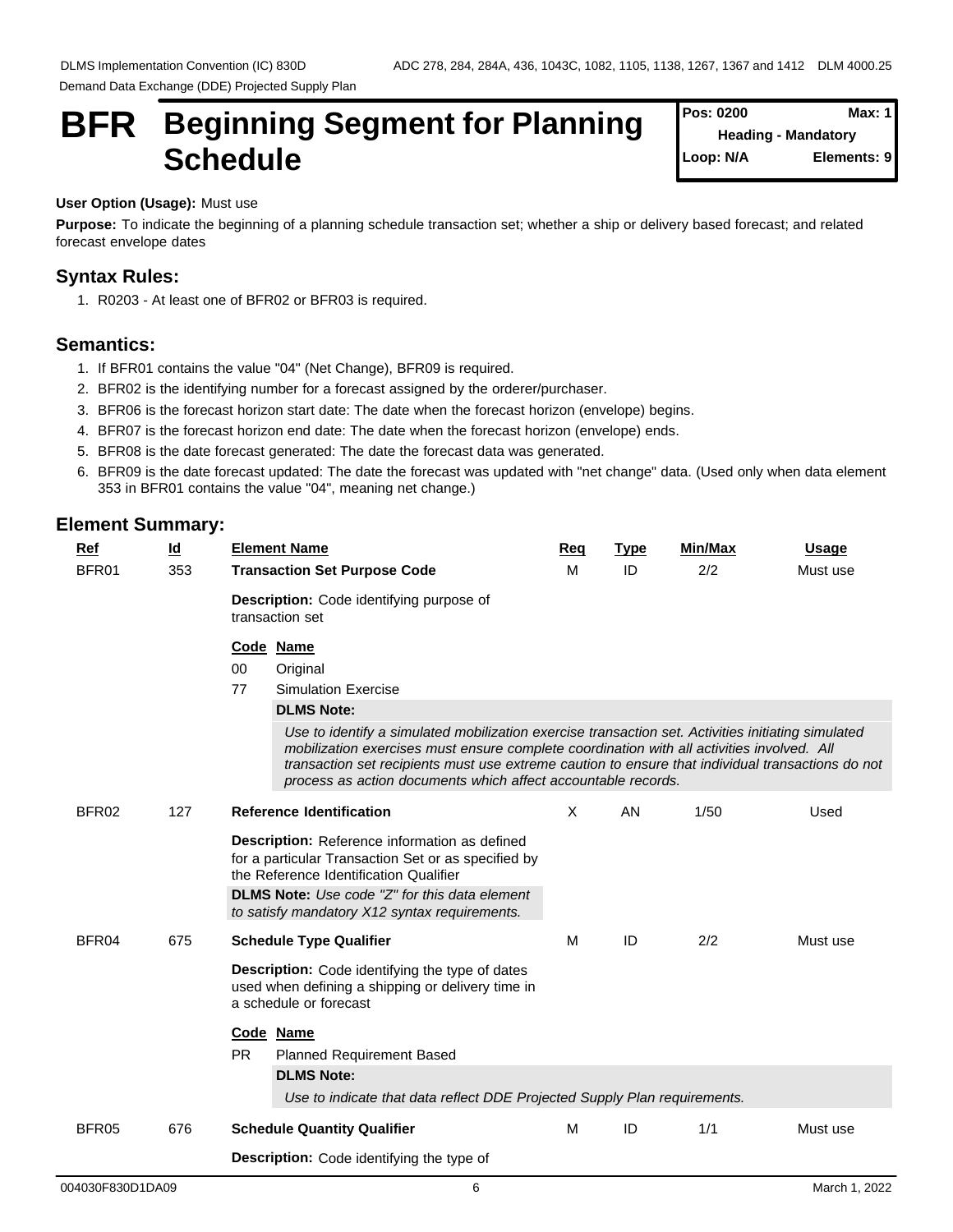| <b>Ref</b>        | $\underline{\mathsf{Id}}$ | <b>Element Name</b><br>forecast | quantities used when defining a schedule or                                                                                                                                                                    | Req | <b>Type</b> | Min/Max | <b>Usage</b> |
|-------------------|---------------------------|---------------------------------|----------------------------------------------------------------------------------------------------------------------------------------------------------------------------------------------------------------|-----|-------------|---------|--------------|
|                   |                           | Code Name                       |                                                                                                                                                                                                                |     |             |         |              |
|                   |                           | A                               | <b>Actual Discrete Quantities</b>                                                                                                                                                                              |     |             |         |              |
|                   |                           |                                 | <b>DLMS Note:</b>                                                                                                                                                                                              |     |             |         |              |
|                   |                           |                                 | Use to indicate that quantities reflect discrete requirements.                                                                                                                                                 |     |             |         |              |
| BFR06             | 373                       | <b>Date</b>                     |                                                                                                                                                                                                                | M   | DT          | 8/8     | Must use     |
|                   |                           |                                 | <b>Description:</b> Date expressed as CCYYMMDD                                                                                                                                                                 |     |             |         |              |
|                   |                           | table 2 iterations.             | <b>DLMS Note:</b> Must use to identify the projected<br>supply plan period start date for which all<br>identified materiel support should be available.<br>This date represents the outside start date for all |     |             |         |              |
| BFR07             | 373                       | <b>Date</b>                     |                                                                                                                                                                                                                | O   | DT          | 8/8     | Used         |
|                   |                           |                                 | <b>Description:</b> Date expressed as CCYYMMDD                                                                                                                                                                 |     |             |         |              |
|                   |                           |                                 | <b>DLMS Note:</b> Must use to identify the projected                                                                                                                                                           |     |             |         |              |
|                   |                           | table 2 iterations.             | supply plan period end date for which all<br>identified materiel support should be available.<br>This date represents the outside end date for all                                                             |     |             |         |              |
| BFR08             | 373                       | <b>Date</b>                     |                                                                                                                                                                                                                | M   | DT          | 8/8     | Must use     |
|                   |                           |                                 | Description: Date expressed as CCYYMMDD                                                                                                                                                                        |     |             |         |              |
|                   |                           |                                 | <b>DLMS Note:</b> Use to identify the transaction set<br>preparation date. This date corresponds to the<br>Universal Time Coordinate (UTC).                                                                    |     |             |         |              |
| BFR12             | 783                       |                                 | <b>Planning Schedule Type Code</b>                                                                                                                                                                             | O   | ID          | 2/2     | Used         |
|                   |                           | schedule used                   | <b>Description:</b> Code identifying type of planning                                                                                                                                                          |     |             |         |              |
|                   |                           | Code Name                       |                                                                                                                                                                                                                |     |             |         |              |
|                   |                           | AA                              | <b>Customized Ordering Forecast</b>                                                                                                                                                                            |     |             |         |              |
|                   |                           |                                 | <b>DLMS Note:</b>                                                                                                                                                                                              |     |             |         |              |
|                   |                           |                                 | Must use to indicate the transaction is a DDE Projected Supply Plan.                                                                                                                                           |     |             |         |              |
| BFR <sub>13</sub> | 306                       | <b>Action Code</b>              |                                                                                                                                                                                                                | O   | ID          | 1/2     | Used         |
|                   |                           |                                 | <b>Description:</b> Code indicating type of action                                                                                                                                                             |     |             |         |              |
|                   |                           | Code Name                       |                                                                                                                                                                                                                |     |             |         |              |
|                   |                           | File<br>FI.                     |                                                                                                                                                                                                                |     |             |         |              |
|                   |                           |                                 | <b>DLMS Note:</b>                                                                                                                                                                                              |     |             |         |              |
|                   |                           |                                 | Authorized only for DAAS use to provide an information only image of the demand data<br>exchange projected supply plan transaction to DLA RIC-TO SMS when DLA is not the source of<br>supply.                  |     |             |         |              |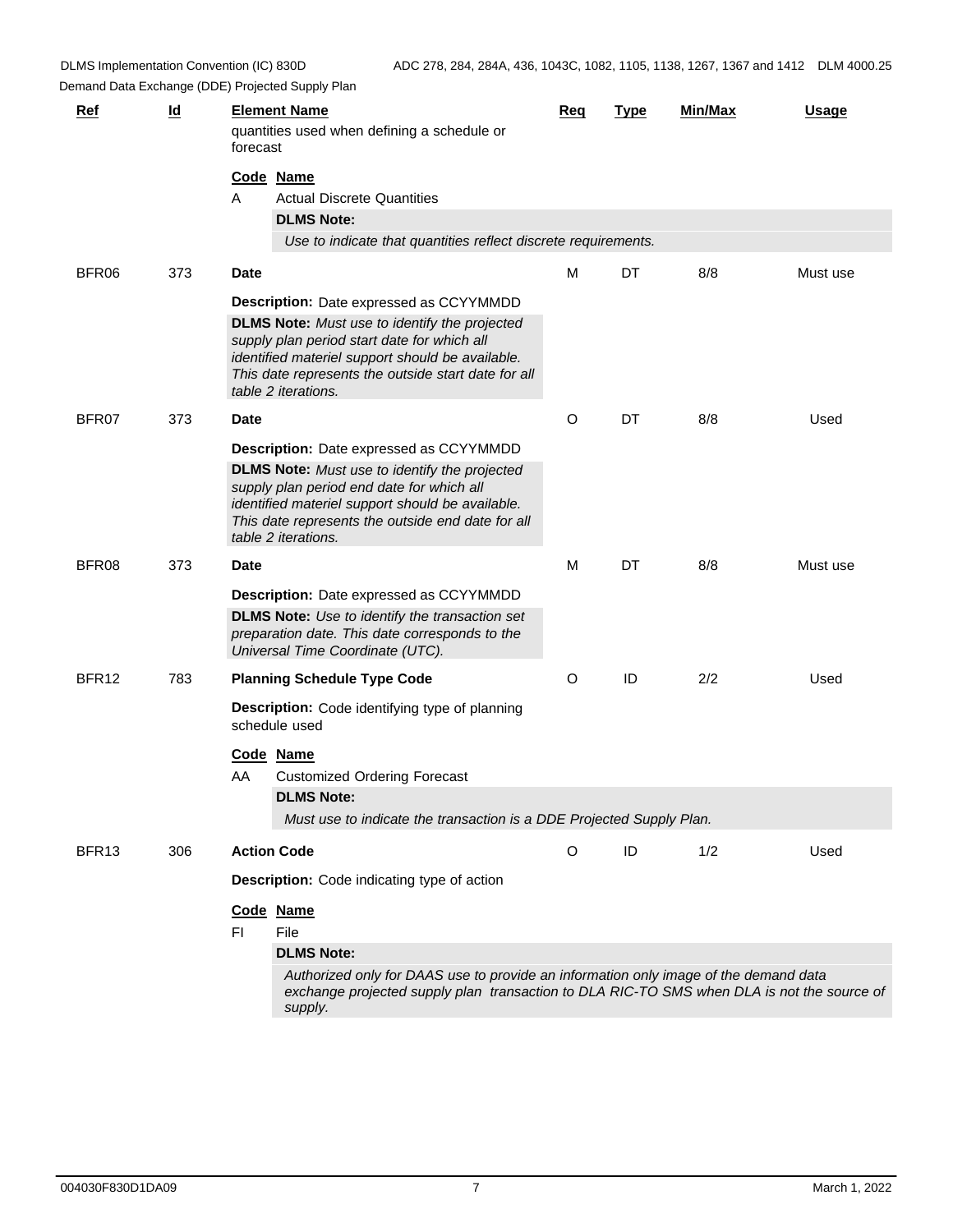| <b>N1</b> |             | Pos: 2300 | <b>Max: 1</b> |
|-----------|-------------|-----------|---------------|
|           | <b>Name</b> | Heading   | - Optional    |
|           |             | Loop: N1  | Elements: 4   |

#### **User Option (Usage):** Must use

**Purpose:** To identify a party by type of organization, name, and code

### **Syntax Rules:**

- 1. R0203 At least one of N102 or N103 is required.
- 2. P0304 If either N103 or N104 is present, then the other is required.

#### **Comments:**

- 1. This segment, used alone, provides the most efficient method of providing organizational identification. To obtain this efficiency the "ID Code" (N104) must provide a key to the table maintained by the transaction processing party.
- 2. N105 and N106 further define the type of entity in N101.

## **DLMS Note:**

*Must use this 1/N1/2300 loop to identify the organization originating the transaction set.*

| <b>Ref</b>       | $\underline{\mathsf{Id}}$ |            | <b>Element Name</b>                                                                                                                                     | Req      | <b>Type</b> | Min/Max | <b>Usage</b> |
|------------------|---------------------------|------------|---------------------------------------------------------------------------------------------------------------------------------------------------------|----------|-------------|---------|--------------|
| N <sub>101</sub> | 98                        |            | <b>Entity Identifier Code</b>                                                                                                                           | M        | ID          | 2/3     | Must use     |
|                  |                           | individual | Description: Code identifying an organizational<br>entity, a physical location, property or an<br><b>DLMS Note:</b> The following codes are authorized. |          |             |         |              |
|                  |                           |            |                                                                                                                                                         |          |             |         |              |
|                  |                           | 41         | Code Name<br>Submitter                                                                                                                                  |          |             |         |              |
|                  |                           |            | <b>DLMS Note:</b><br>Must use to identify the submitter of the DDE requirement.                                                                         |          |             |         |              |
| N <sub>103</sub> | 66                        |            | <b>Identification Code Qualifier</b>                                                                                                                    | $\times$ | ID          | 1/2     | Used         |
|                  |                           |            | <b>Description:</b> Code designating the<br>system/method of code structure used for<br>Identification Code (67)                                        |          |             |         |              |
|                  |                           |            | Code Name                                                                                                                                               |          |             |         |              |
|                  |                           | 10         | Department of Defense Activity Address Code (DODAAC)                                                                                                    |          |             |         |              |
|                  |                           |            | <b>DLMS Note:</b><br>Use to identify the submitter.                                                                                                     |          |             |         |              |
| N <sub>104</sub> | 67                        |            | <b>Identification Code</b>                                                                                                                              | $\sf X$  | AN          | 2/80    | Must use     |
|                  |                           | code       | <b>Description:</b> Code identifying a party or other                                                                                                   |          |             |         |              |
| N <sub>106</sub> | 98                        |            | <b>Entity Identifier Code</b>                                                                                                                           | $\circ$  | ID          | 2/3     | Used         |
|                  |                           | individual | Description: Code identifying an organizational<br>entity, a physical location, property or an                                                          |          |             |         |              |
|                  |                           |            | Code Name                                                                                                                                               |          |             |         |              |
|                  |                           | <b>FR</b>  | Message From                                                                                                                                            |          |             |         |              |
|                  |                           |            | <b>DLMS Note:</b>                                                                                                                                       |          |             |         |              |
|                  |                           |            |                                                                                                                                                         |          |             |         |              |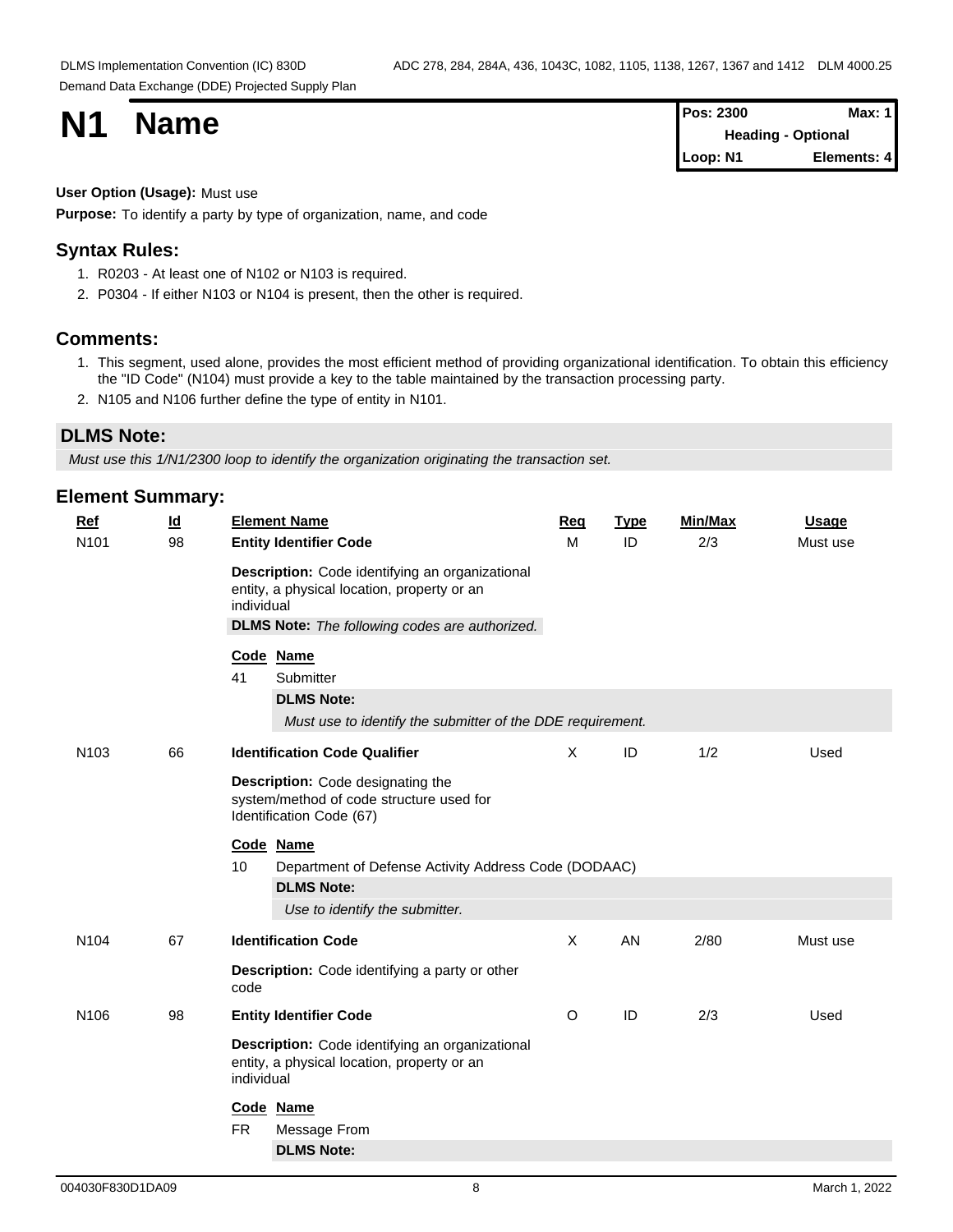#### **Code Name**

*Must use to indicate the organization cited in N104 is originating the transaction set.*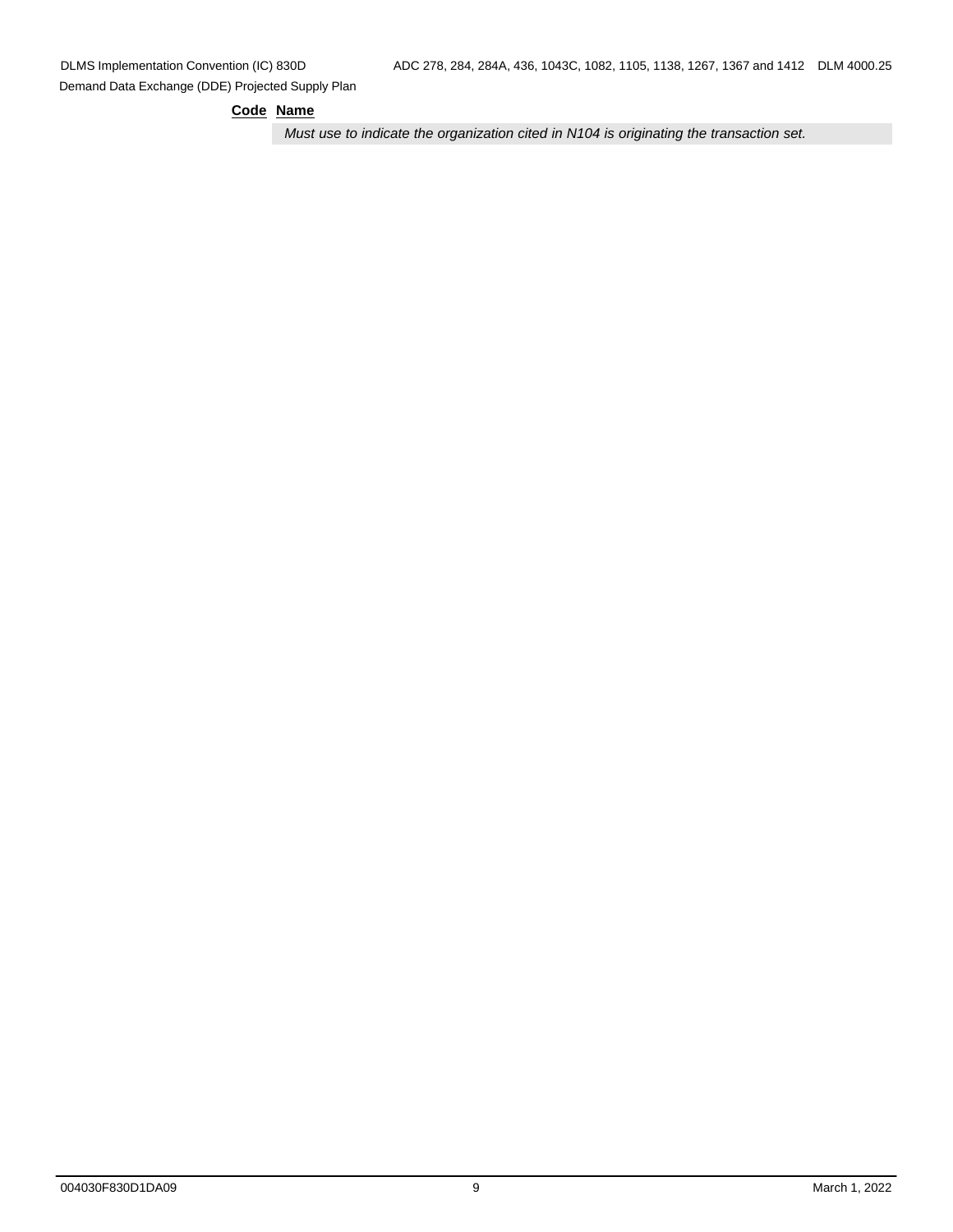# **LIN Item Identification**

| <b>IPos: 0100</b> | Max: 11                   |
|-------------------|---------------------------|
|                   | <b>Detail - Mandatory</b> |
| Loop: LIN         | Elements: 3               |

## **User Option (Usage):** Must use

**Purpose:** To specify basic item identification data

### **Syntax Rules:**

- 1. P0405 If either LIN04 or LIN05 is present, then the other is required.
- 2. P0607 If either LIN06 or LIN07 is present, then the other is required.
- 3. P0809 If either LIN08 or LIN09 is present, then the other is required.
- 4. P1011 If either LIN10 or LIN11 is present, then the other is required.
- 5. P1213 If either LIN12 or LIN13 is present, then the other is required.
- 6. P1415 If either LIN14 or LIN15 is present, then the other is required.
- 7. P1617 If either LIN16 or LIN17 is present, then the other is required.
- 8. P1819 If either LIN18 or LIN19 is present, then the other is required.
- 9. P2021 If either LIN20 or LIN21 is present, then the other is required.
- 10. P2223 If either LIN22 or LIN23 is present, then the other is required.
- 11. P2425 If either LIN24 or LIN25 is present, then the other is required.
- 12. P2627 If either LIN26 or LIN27 is present, then the other is required.
- 13. P2829 If either LIN28 or LIN29 is present, then the other is required.
- 14. P3031 If either LIN30 or LIN31 is present, then the other is required.

#### **Semantics:**

1. LIN01 is the line item identification

#### **Comments:**

- 1. See the Data Dictionary for a complete list of IDs.
- 2. LIN02 through LIN31 provide for fifteen different product/service IDs for each item. For example: Case, Color, Drawing No., U.P.C. No., ISBN No., Model No., or SKU.

## **DLMS Note:**

*Must use the 2/LIN/0100 loop to identify the type of transaction, materiel, transaction number, and information associated with the projected requirement.*

| Ref               | <u>ld</u> | <b>Element Name</b>                                                                                                                                                                                                                                                               | Req | <u>Type</u> | Min/Max | Usage    |  |
|-------------------|-----------|-----------------------------------------------------------------------------------------------------------------------------------------------------------------------------------------------------------------------------------------------------------------------------------|-----|-------------|---------|----------|--|
| LIN <sub>01</sub> | 350       | <b>Assigned Identification</b>                                                                                                                                                                                                                                                    | O   | AN.         | 1/20    | Used     |  |
|                   |           | <b>Description:</b> Alphanumeric characters assigned<br>for differentiation within a transaction set                                                                                                                                                                              |     |             |         |          |  |
|                   |           | <b>DLMS Note: C - Cancellation of previously</b><br>submitted DDE Projected Supply Plan<br>transaction. Use indicates cancellation of the<br>entire open DDE transaction for the NIIN cited in<br>LIN02/03. This equates to DLA's legacy DIC<br>CDD format with an 'R' in rp 952. |     |             |         |          |  |
|                   |           | H - DDE Projected Supply Plan transaction<br>submission for the NIIN cited in LIN02/03.                                                                                                                                                                                           |     |             |         |          |  |
| LIN <sub>02</sub> | 235       | <b>Product/Service ID Qualifier</b>                                                                                                                                                                                                                                               | м   | ID          | 2/2     | Must use |  |
|                   |           | Description: Code identifying the type/source of<br>the descriptive number used in Product/Service<br>ID(234)                                                                                                                                                                     |     |             |         |          |  |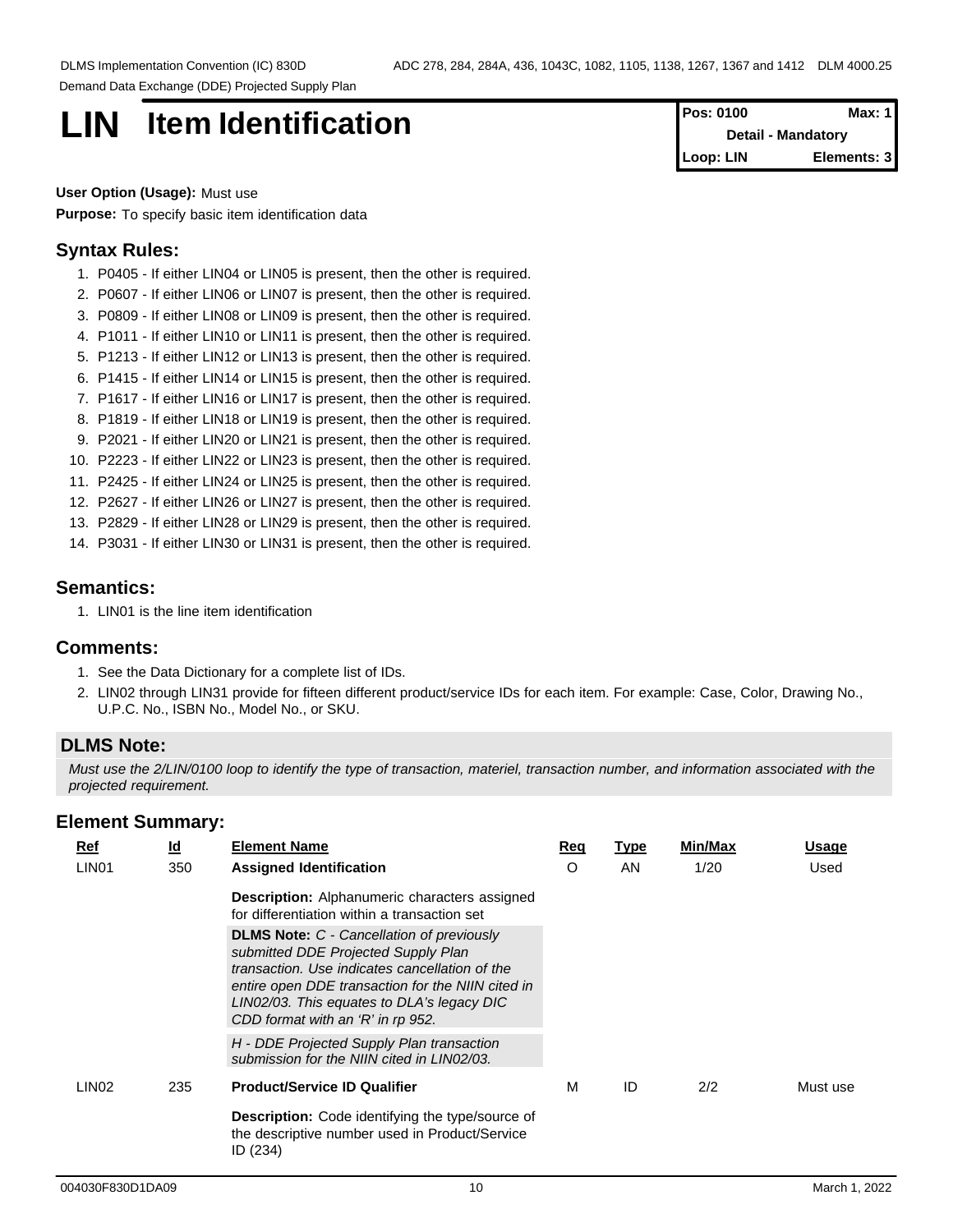| $Ref$             | $\underline{\mathsf{Id}}$ |           | <b>Element Name</b><br><b>DLMS Note:</b> The following codes are authorized.                                                     | Req | <b>Type</b> | Min/Max | Usage    |  |
|-------------------|---------------------------|-----------|----------------------------------------------------------------------------------------------------------------------------------|-----|-------------|---------|----------|--|
|                   |                           |           |                                                                                                                                  |     |             |         |          |  |
|                   |                           |           | Code Name                                                                                                                        |     |             |         |          |  |
|                   |                           | FS.       | National Stock Number                                                                                                            |     |             |         |          |  |
|                   |                           | <b>SW</b> | <b>Stock Number</b>                                                                                                              |     |             |         |          |  |
|                   |                           |           | <b>DLMS Note:</b>                                                                                                                |     |             |         |          |  |
|                   |                           |           | Use to identify a local stock number (LSN).                                                                                      |     |             |         |          |  |
|                   |                           | ZZ        | <b>Mutually Defined</b>                                                                                                          |     |             |         |          |  |
|                   |                           |           | <b>DLMS Note:</b>                                                                                                                |     |             |         |          |  |
|                   |                           |           | Use to identify the National Item Identification Number (NIIN) for Demand Data Exchange<br>transactions.                         |     |             |         |          |  |
|                   |                           |           | A data maintenance action was approved in version 5020. The approved code/name is "NN -<br>National Item Identification Number". |     |             |         |          |  |
| LIN <sub>03</sub> | 234                       |           | <b>Product/Service ID</b>                                                                                                        | М   | AN          | 1/48    | Must use |  |
|                   |                           | service   | <b>Description:</b> Identifying number for a product or                                                                          |     |             |         |          |  |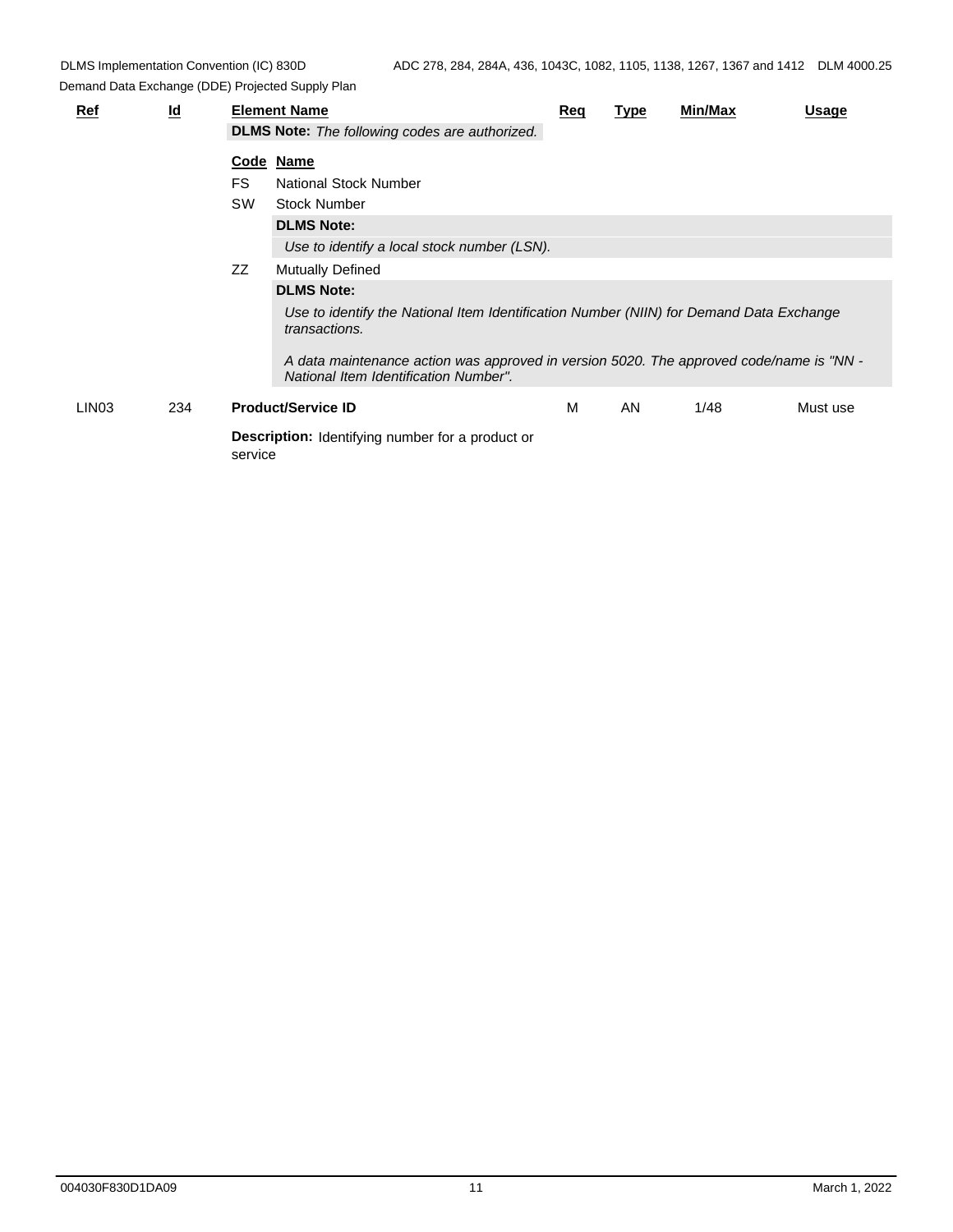**PWK** Paperwork

| <b>Pos: 1000</b> | Max: 251                 |
|------------------|--------------------------|
|                  | <b>Detail - Optional</b> |
| Loop: LIN        | Elements: 21             |

#### **User Option (Usage):** Used

**Purpose:** To identify the type or transmission or both of paperwork or supporting information

## **Syntax Rules:**

1. P0506 - If either PWK05 or PWK06 is present, then the other is required.

### **Comments:**

- 1. PWK05 and PWK06 may be used to identify the addressee by a code number.
- 2. PWK07 may be used to indicate special information to be shown on the specified report.
- 3. PWK08 may be used to indicate action pertaining to a report.

#### **DLMS Note:**

*1. This segment contains free form text which the DDE submitter may use to provide information of value to the collaboration participants. This field may also be used by the submitter to provide information deemed useful to their planners during collaboration as it will be available for their viewing in the Collaborate tool. This segment is optional and informational in nature; the information in this segment shall be perpetuated into the Collaborate tool and can be viewed by all participants in the collaboration process. DLA will perpetuate the information in this segment and it will be visible in the online Collaborate tool as a drill down field.*

*2. On an interim basis, to accommodate DLA's DIC CDD format in a mixed DLMS/non-DLMS CDD environment, the free form text in the PWK segment is limited to a total of 110 characters which maps to DIC CDD Optional fields 1 through 4 in record positions 953-1062. To accommodate DLA DIC CDD fixed format, this requires restricting use of PWK segment to a maximum 4 iterations, with maximum 20 characters each in 3 iterations and maximum of 50 characters in one iteration. This supports DLA DIC CDD which has 3 optional fields of 20 characters and 1 optional field of 50 characters.* 

*3. When providing a Fund Identification Number (2/REF/1400 Code FG), the first occurrence of 2/PWK02/1000 cannot exceed 19 characters. Refer to ADC 1267. Use of PWK segment, other than as described in notes 2 and 3 is a DLMS enhancement. See introductory DLMS note 4a.*

| $Ref$ | $\underline{\mathsf{Id}}$ | <b>Element Name</b>                                                                                   | Req | <b>Type</b> | Min/Max | <b>Usage</b> |  |
|-------|---------------------------|-------------------------------------------------------------------------------------------------------|-----|-------------|---------|--------------|--|
| PWK01 | 755                       | <b>Report Type Code</b>                                                                               | м   | ID          | 2/2     | Must use     |  |
|       |                           | <b>Description:</b> Code indicating the title or contents<br>of a document, report or supporting item |     |             |         |              |  |
|       |                           | <b>DLMS Note:</b> The following codes are authorized.                                                 |     |             |         |              |  |
|       |                           | Code Name<br>R <sub>6</sub><br>Miscellaneous Information                                              |     |             |         |              |  |
| PWK07 | 352                       | <b>Description</b>                                                                                    | O   | AN          | 1/80    | Used         |  |
|       |                           |                                                                                                       |     |             |         |              |  |
|       |                           | <b>Description:</b> A free-form description to clarify<br>the related data elements and their content |     |             |         |              |  |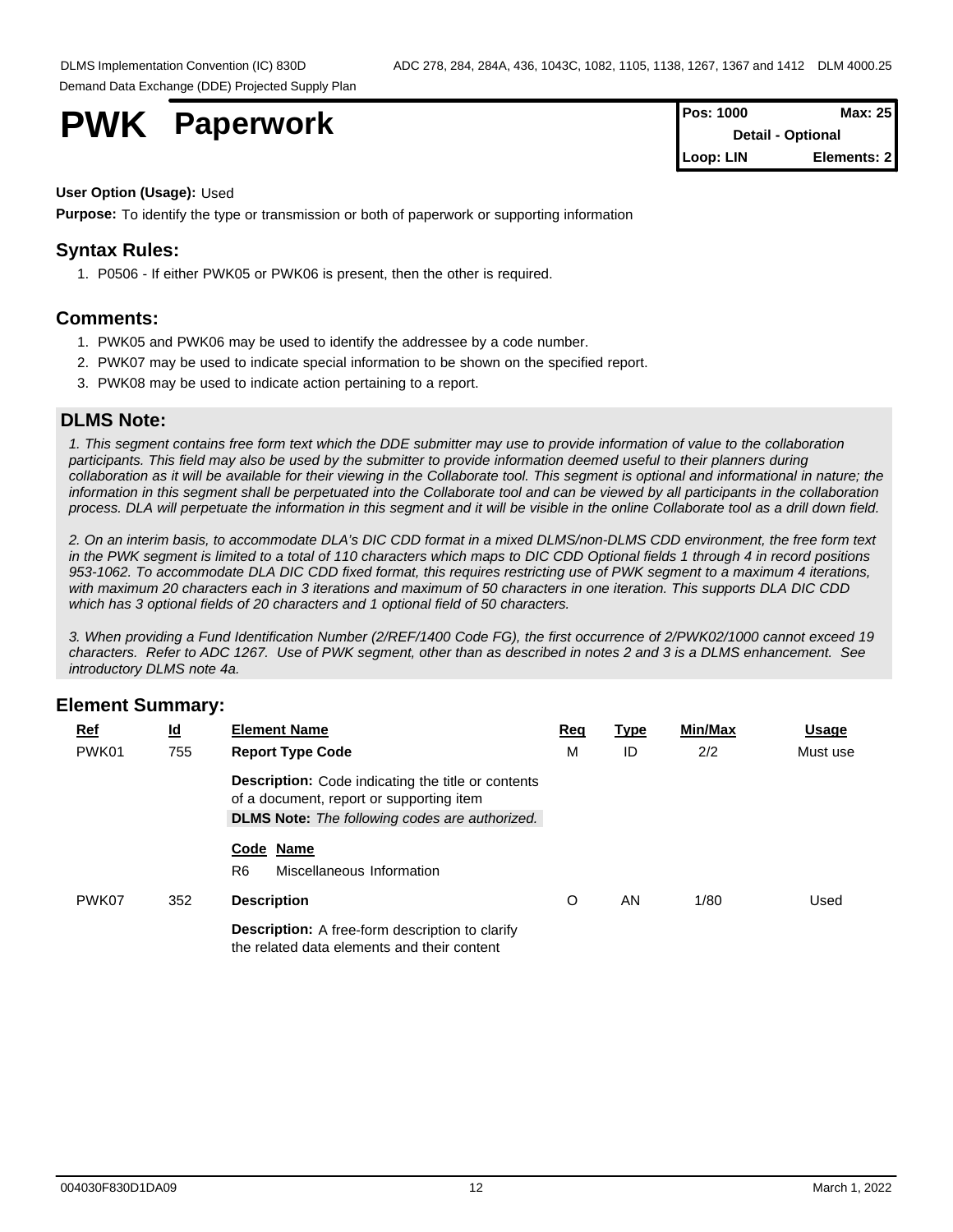# **REF** Reference Identification **Pos: 1400** Max: 12

**Detail - Optional Loop: LIN Elements: 2**

**User Option (Usage):** Must use **Purpose:** To specify identifying information

## **Syntax Rules:**

1. R0203 - At least one of REF02 or REF03 is required.

## **Semantics:**

1. REF04 contains data relating to the value cited in REF02.

# **DLMS Note:**

*Must use to identify the transaction document number associated with the DDE Projected Supply Plan.*

| <u>Ref</u> | <u>ld</u> |           | <b>Element Name</b>                                                                                                                                   | <u>Req</u> | <u>Type</u> | <b>Min/Max</b> | <u>Usage</u> |
|------------|-----------|-----------|-------------------------------------------------------------------------------------------------------------------------------------------------------|------------|-------------|----------------|--------------|
| REF01      | 128       |           | <b>Reference Identification Qualifier</b>                                                                                                             | м          | ID          | 2/3            | Must use     |
|            |           |           | <b>Description:</b> Code qualifying the Reference<br><b>Identification</b>                                                                            |            |             |                |              |
|            |           |           | <b>DLMS Note:</b> The following codes are authorized.                                                                                                 |            |             |                |              |
|            |           |           | Code Name                                                                                                                                             |            |             |                |              |
|            |           | FG        | <b>Fund Identification Number</b>                                                                                                                     |            |             |                |              |
|            |           |           | <b>DLMS Note:</b>                                                                                                                                     |            |             |                |              |
|            |           |           | For Navy, this is a Program Funding Indicator associated to a Gross Demand Plan (GDP). See<br>ADC 1267                                                |            |             |                |              |
|            |           | <b>TN</b> | <b>Transaction Reference Number</b>                                                                                                                   |            |             |                |              |
|            |           |           | <b>DLMS Note:</b>                                                                                                                                     |            |             |                |              |
|            |           |           | Use to identify the transaction document number.                                                                                                      |            |             |                |              |
| REF02      | 127       |           | <b>Reference Identification</b>                                                                                                                       | X          | AN          | 1/50           | Used         |
|            |           |           | <b>Description:</b> Reference information as defined<br>for a particular Transaction Set or as specified by<br>the Reference Identification Qualifier |            |             |                |              |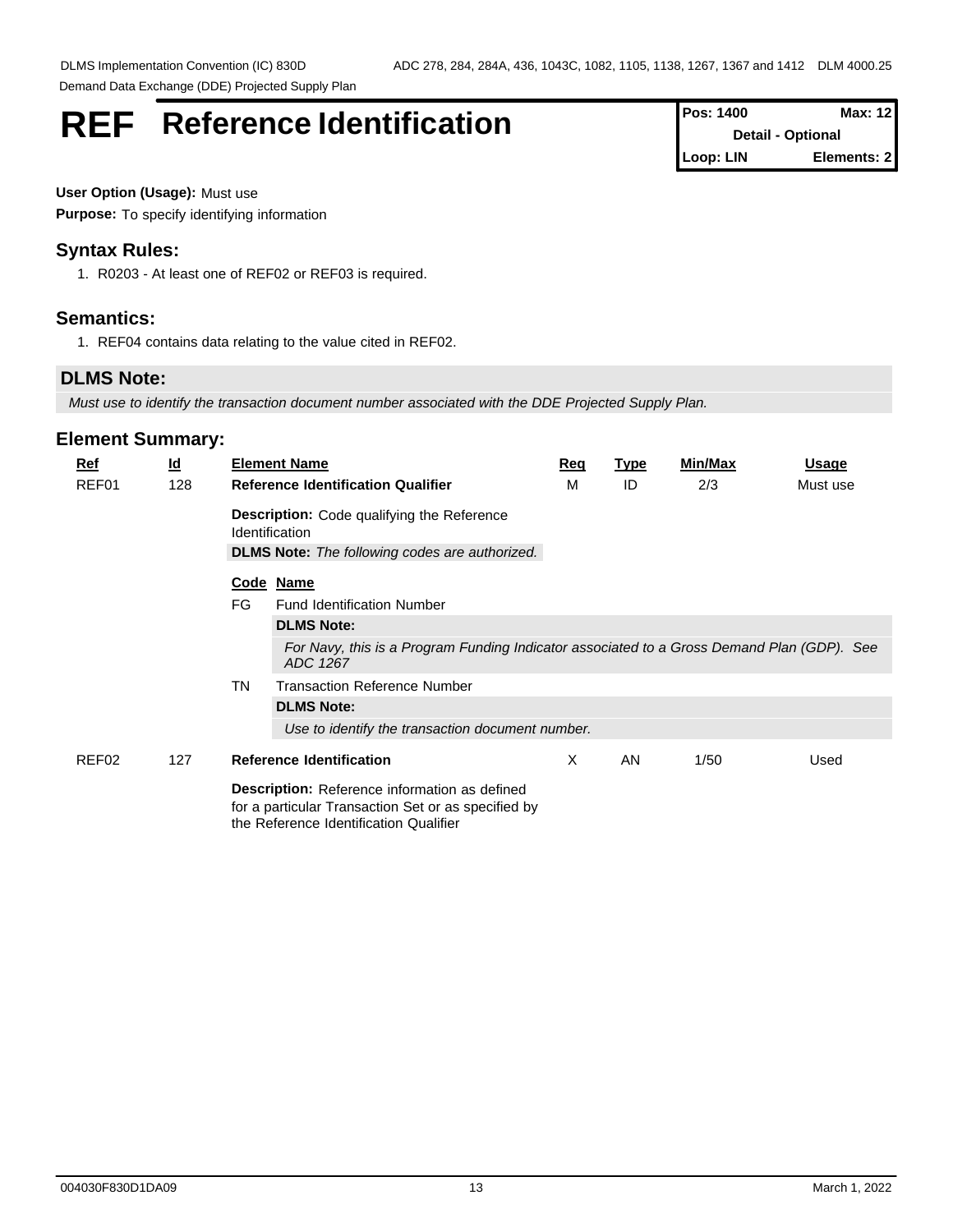# **PER** Administrative Communications  $\int_{\text{Post 1500}}^{\text{Pos: 1500}}$ **Contact**

**Pos: 1500 Detail - Optional Loop: LIN Elements: 9**

## **User Option (Usage):** Used

**Purpose:** To identify a person or office to whom administrative communications should be directed

# **Syntax Rules:**

- 1. P0304 If either PER03 or PER04 is present, then the other is required.
- 2. P0506 If either PER05 or PER06 is present, then the other is required.
- 3. P0708 If either PER07 or PER08 is present, then the other is required.

EM Electronic Mail

# **DLMS Note:**

*1. Use to identify a contact to whom inquiries regarding this transaction can be directed.*

*2. Use multiple repetitions when needed to identify multiple points of contact or communication numbers. When using multiple repetitions to identify different communication numbers for a single point of contact, repeat the name cited in PER02.*

*3. DLMS enhancement. See introductory DLMS note 4a.*

## **Element Summary: Ref Id Element Name Req Type Min/Max Usage** PER01 366 **Contact Function Code Description:** Code identifying the major duty or responsibility of the person or group named **DLMS Note:** *The following codes are authorized.* M ID 2/2 Must use **Code Name** IC Information Contact **DLMS Note:** *Use to identify the point of contact.* PER02 93 **Name Description:** Free-form name **DLMS Note:** *Provide the last name, first name, middle initial and rate/rank/title, as required, of the individual named as point of contact. Include blank spaces between name components and periods after initials. Do not include NMN or NMI when a middle initial is not available.*  O AN 1/60 Used PER03 365 **Communication Number Qualifier Description:** Code identifying the type of communication number **DLMS Note:** *1. The following codes are authorized. 2. Do not include blank spaces, dashes, or parentheses between numbers.*  O ID 2/2 Used **Code Name** AU Defense Switched Network **DLMS Note:** *Use to identify the DSN telephone number.*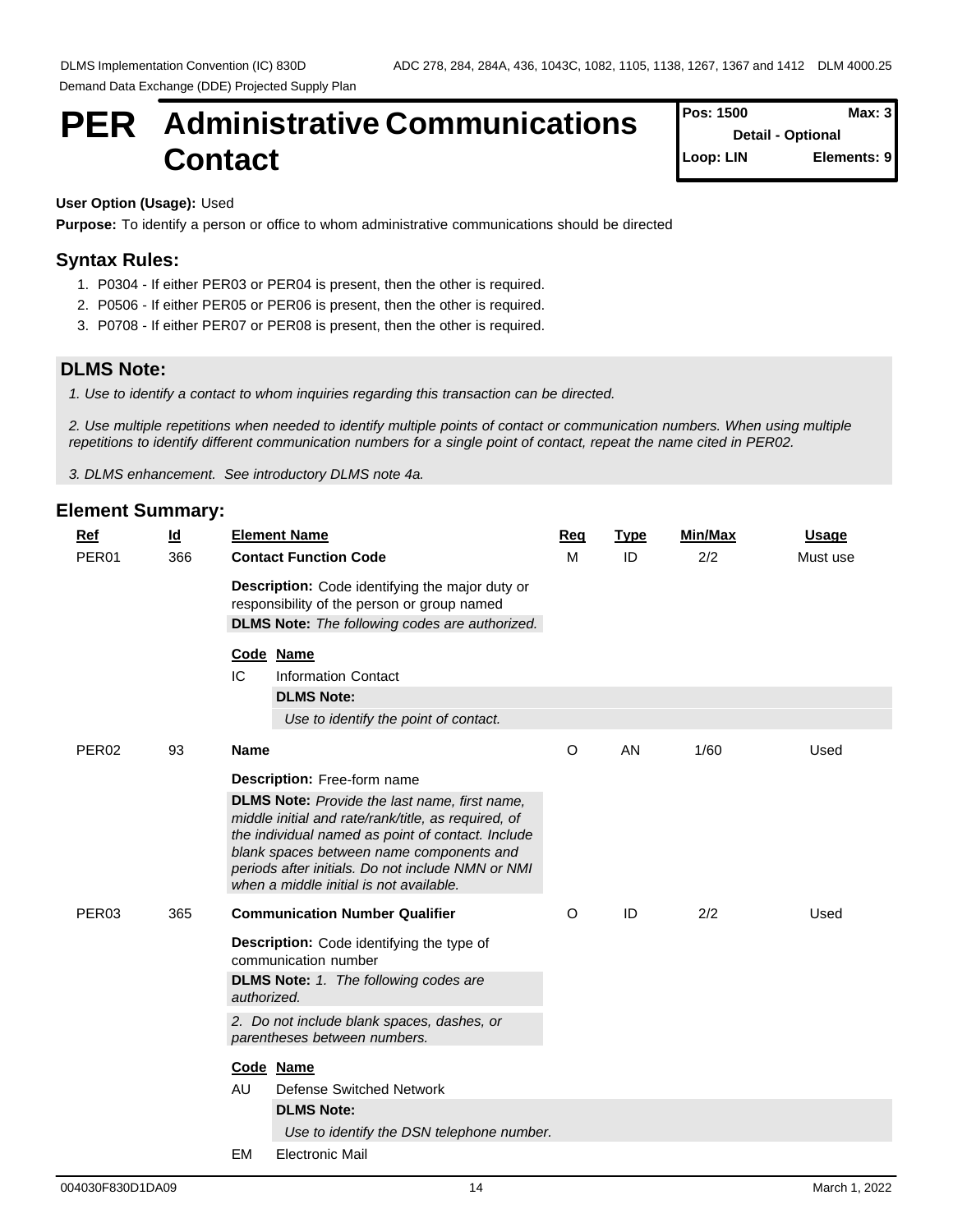|       |     |                   | Code Name                                                                                                                                                                                                                            |         |    |       |      |  |  |  |
|-------|-----|-------------------|--------------------------------------------------------------------------------------------------------------------------------------------------------------------------------------------------------------------------------------|---------|----|-------|------|--|--|--|
|       |     | EX                | <b>Telephone Extension</b>                                                                                                                                                                                                           |         |    |       |      |  |  |  |
|       |     |                   | <b>DLMS Note:</b>                                                                                                                                                                                                                    |         |    |       |      |  |  |  |
|       |     |                   | Use immediately following codes AU, IT or TE to identify a telephone extension.                                                                                                                                                      |         |    |       |      |  |  |  |
|       |     | FX                | Facsimile                                                                                                                                                                                                                            |         |    |       |      |  |  |  |
|       |     |                   | <b>DLMS Note:</b>                                                                                                                                                                                                                    |         |    |       |      |  |  |  |
|       |     |                   | Use to identify the commercial facsimile (FAX) telephone number. Include the area code and<br>number.                                                                                                                                |         |    |       |      |  |  |  |
|       |     | IT                | International Telephone                                                                                                                                                                                                              |         |    |       |      |  |  |  |
|       |     |                   | <b>DLMS Note:</b>                                                                                                                                                                                                                    |         |    |       |      |  |  |  |
|       |     |                   | Include country and city code.                                                                                                                                                                                                       |         |    |       |      |  |  |  |
|       |     | <b>TE</b>         | Telephone                                                                                                                                                                                                                            |         |    |       |      |  |  |  |
|       |     |                   | <b>DLMS Note:</b>                                                                                                                                                                                                                    |         |    |       |      |  |  |  |
|       |     |                   | Use to identify the commercial telephone number. Include the area code and number.                                                                                                                                                   |         |    |       |      |  |  |  |
|       |     | WF                | Work Facsimile Number                                                                                                                                                                                                                |         |    |       |      |  |  |  |
|       |     |                   | <b>DLMS Note:</b>                                                                                                                                                                                                                    |         |    |       |      |  |  |  |
|       |     |                   | Use to identify the DSN FAX telephone number.                                                                                                                                                                                        |         |    |       |      |  |  |  |
| PER04 | 364 |                   | <b>Communication Number</b>                                                                                                                                                                                                          | $\circ$ | AN | 1/256 | Used |  |  |  |
|       |     |                   | <b>Description:</b> Complete communications number<br>including country or area code when applicable                                                                                                                                 |         |    |       |      |  |  |  |
| PER05 | 365 |                   | <b>Communication Number Qualifier</b>                                                                                                                                                                                                | $\circ$ | ID | 2/2   | Used |  |  |  |
|       |     |                   | Description: Code identifying the type of<br>communication number                                                                                                                                                                    |         |    |       |      |  |  |  |
|       |     |                   | <b>DLMS Note:</b> 1. Use to identify a second<br>communications number for the party cited in<br>PER02. For example, if PER03/04 cites a<br>commercial telephone number, PER05/06 can be<br>used to cite an Electronic Mail Address. |         |    |       |      |  |  |  |
|       |     |                   | 2. Do not include blank spaces, dashes, or<br>parentheses between numbers.                                                                                                                                                           |         |    |       |      |  |  |  |
|       |     |                   | 3. The following codes are authorized.                                                                                                                                                                                               |         |    |       |      |  |  |  |
|       |     |                   | Code Name                                                                                                                                                                                                                            |         |    |       |      |  |  |  |
|       |     | AU                | <b>Defense Switched Network</b>                                                                                                                                                                                                      |         |    |       |      |  |  |  |
|       |     |                   | <b>DLMS Note:</b>                                                                                                                                                                                                                    |         |    |       |      |  |  |  |
|       |     |                   | Use to identify the DSN telephone number.                                                                                                                                                                                            |         |    |       |      |  |  |  |
|       |     | <b>EM</b>         | <b>Electronic Mail</b>                                                                                                                                                                                                               |         |    |       |      |  |  |  |
|       |     | EX                | <b>Telephone Extension</b>                                                                                                                                                                                                           |         |    |       |      |  |  |  |
|       |     |                   | <b>DLMS Note:</b>                                                                                                                                                                                                                    |         |    |       |      |  |  |  |
|       |     |                   | Use immediately following codes AU, IT or TE to identify a telephone extension.                                                                                                                                                      |         |    |       |      |  |  |  |
|       |     | <b>FX</b>         | Facsimile                                                                                                                                                                                                                            |         |    |       |      |  |  |  |
|       |     |                   | <b>DLMS Note:</b>                                                                                                                                                                                                                    |         |    |       |      |  |  |  |
|       |     |                   | Use to identify the commercial facsimile (FAX) telephone number. Include the area code and<br>number.                                                                                                                                |         |    |       |      |  |  |  |
|       |     | IT                | International Telephone                                                                                                                                                                                                              |         |    |       |      |  |  |  |
|       |     | <b>DLMS Note:</b> |                                                                                                                                                                                                                                      |         |    |       |      |  |  |  |
|       |     |                   | Include country and city code.                                                                                                                                                                                                       |         |    |       |      |  |  |  |
|       |     | <b>TE</b>         | Telephone                                                                                                                                                                                                                            |         |    |       |      |  |  |  |
|       |     |                   | <b>DLMS Note:</b>                                                                                                                                                                                                                    |         |    |       |      |  |  |  |
|       |     |                   | Use to identify the commercial telephone number. Include the area code and number.                                                                                                                                                   |         |    |       |      |  |  |  |
|       |     |                   |                                                                                                                                                                                                                                      |         |    |       |      |  |  |  |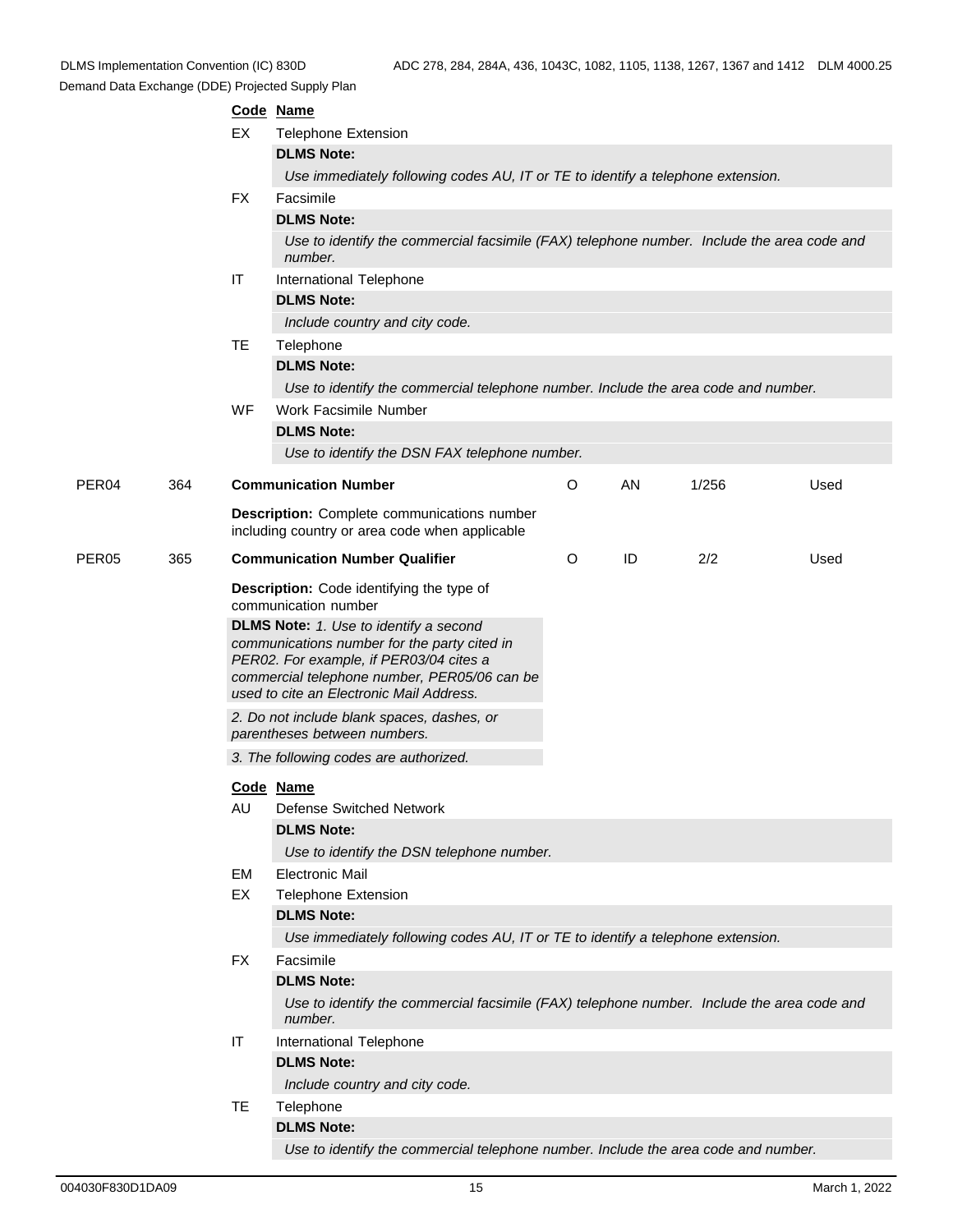|                   |     | WF                                                                                                     | Code Name<br>Work Facsimile Number<br><b>DLMS Note:</b><br>Use to identify the DSN FAX telephone number.                                                                                    |         |    |       |      |
|-------------------|-----|--------------------------------------------------------------------------------------------------------|---------------------------------------------------------------------------------------------------------------------------------------------------------------------------------------------|---------|----|-------|------|
| PER <sub>06</sub> | 364 |                                                                                                        | <b>Communication Number</b>                                                                                                                                                                 | O       | AN | 1/256 | Used |
|                   |     |                                                                                                        | <b>Description:</b> Complete communications number<br>including country or area code when applicable                                                                                        |         |    |       |      |
| PER07             | 365 |                                                                                                        | <b>Communication Number Qualifier</b>                                                                                                                                                       | O       | ID | 2/2   | Used |
|                   |     | Description: Code identifying the type of<br>communication number                                      |                                                                                                                                                                                             |         |    |       |      |
|                   |     | <b>DLMS Note:</b> 1. Use to identify a third<br>communications number for the party cited in<br>PER02. |                                                                                                                                                                                             |         |    |       |      |
|                   |     | 2. Do not include blank spaces, dashes, or<br>parentheses between numbers.                             |                                                                                                                                                                                             |         |    |       |      |
|                   |     |                                                                                                        | 3. The following codes are authorized.                                                                                                                                                      |         |    |       |      |
|                   |     | AU                                                                                                     | Code Name<br>Defense Switched Network<br><b>DLMS Note:</b>                                                                                                                                  |         |    |       |      |
|                   |     |                                                                                                        | Use to identify the DSN telephone number.                                                                                                                                                   |         |    |       |      |
|                   |     | EM<br>EX                                                                                               | <b>Electronic Mail</b><br><b>Telephone Extension</b><br><b>DLMS Note:</b>                                                                                                                   |         |    |       |      |
|                   |     |                                                                                                        | Use immediately following codes AU, IT or TE to identify a telephone extension.                                                                                                             |         |    |       |      |
|                   |     | <b>FX</b>                                                                                              | Facsimile                                                                                                                                                                                   |         |    |       |      |
|                   |     |                                                                                                        | <b>DLMS Note:</b><br>Use to identify the commercial facsimile (FAX) telephone number. Include the area code and<br>number.                                                                  |         |    |       |      |
|                   |     | IT                                                                                                     | International Telephone<br><b>DLMS Note:</b>                                                                                                                                                |         |    |       |      |
|                   |     |                                                                                                        | Include country and city code.                                                                                                                                                              |         |    |       |      |
|                   |     | TE                                                                                                     | Telephone<br><b>DLMS Note:</b>                                                                                                                                                              |         |    |       |      |
|                   |     |                                                                                                        | Use to identify the commercial telephone number. Include the area code and number.                                                                                                          |         |    |       |      |
|                   |     | <b>WF</b>                                                                                              | Work Facsimile Number                                                                                                                                                                       |         |    |       |      |
|                   |     |                                                                                                        | <b>DLMS Note:</b>                                                                                                                                                                           |         |    |       |      |
|                   |     |                                                                                                        | Use to identify the DSN FAX telephone number.                                                                                                                                               |         |    |       |      |
| PER08             | 364 |                                                                                                        | <b>Communication Number</b>                                                                                                                                                                 | $\circ$ | AN | 1/256 | Used |
|                   |     |                                                                                                        | <b>Description:</b> Complete communications number<br>including country or area code when applicable                                                                                        |         |    |       |      |
| PER09             | 443 |                                                                                                        | <b>Contact Inquiry Reference</b>                                                                                                                                                            | $\circ$ | AN | 1/20  | Used |
|                   |     |                                                                                                        | Description: Additional reference number or<br>description to clarify a contact number<br><b>DLMS Note:</b> Use to indicate the office symbol or<br>activity code for the identified party. |         |    |       |      |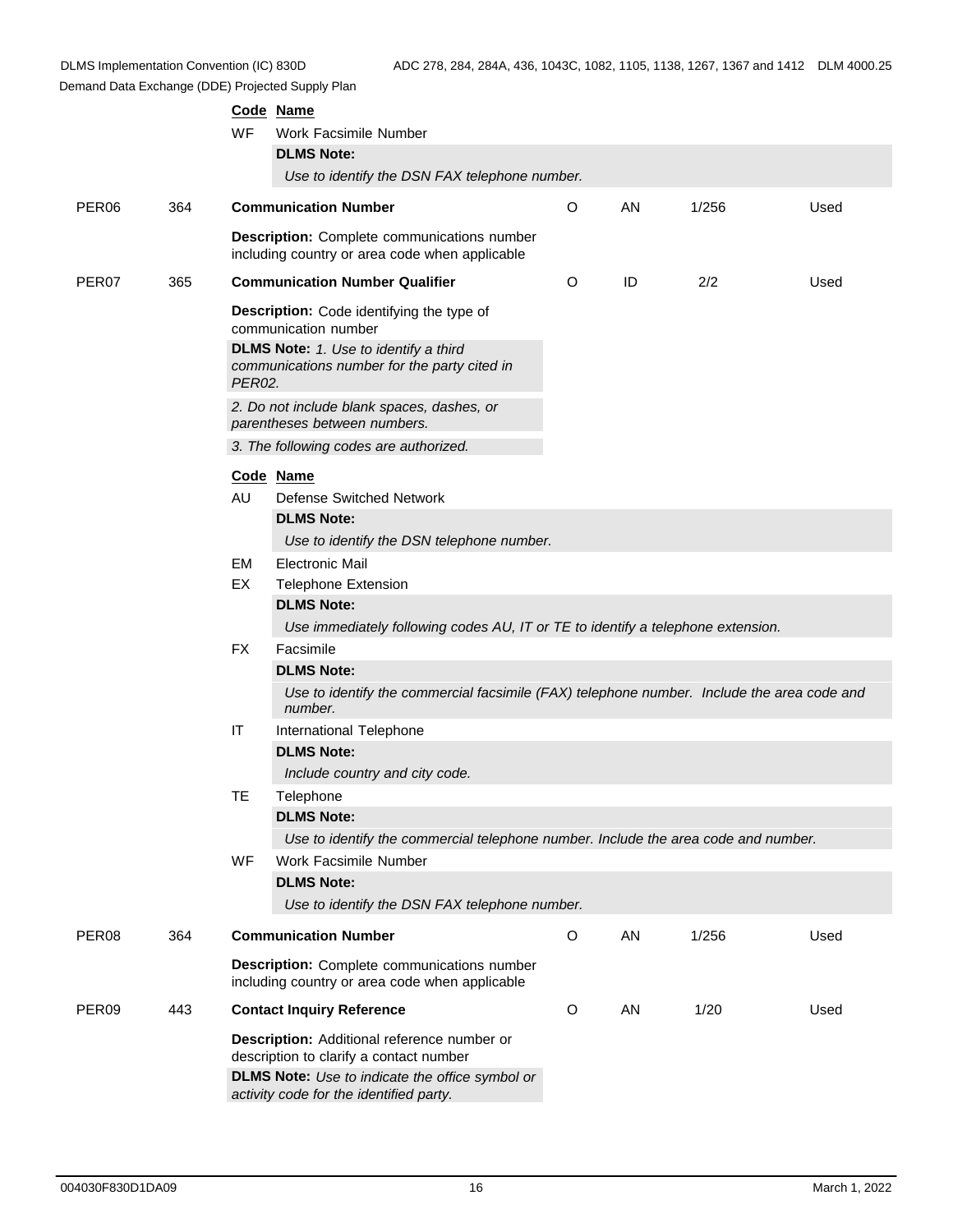| <b>N1</b> |             | <b>Pos: 3200</b> | <b>Max: 1</b>   |
|-----------|-------------|------------------|-----------------|
|           | <b>Name</b> | Detail -         | <b>Optional</b> |
|           |             | Loop: N1         | Elements: 4     |

#### **User Option (Usage):** Must use

**Purpose:** To identify a party by type of organization, name, and code

#### **Syntax Rules:**

- 1. R0203 At least one of N102 or N103 is required.
- 2. P0304 If either N103 or N104 is present, then the other is required.

#### **Comments:**

- 1. This segment, used alone, provides the most efficient method of providing organizational identification. To obtain this efficiency the "ID Code" (N104) must provide a key to the table maintained by the transaction processing party.
- 2. N105 and N106 further define the type of entity in N101.

## **DLMS Note:**

*1. Must use one iteration of this 2/N1/3200 loop to identify the organization to receive the transaction.*

*2. Use additional iterations to identify other organizations associated with the transaction.*

| Ref              | $\underline{\mathsf{Id}}$ |           | <b>Element Name</b>                                                                                                                                                                                                                                                                                                                                                                             | Req | <b>Type</b> | Min/Max | <b>Usage</b> |  |  |  |  |  |
|------------------|---------------------------|-----------|-------------------------------------------------------------------------------------------------------------------------------------------------------------------------------------------------------------------------------------------------------------------------------------------------------------------------------------------------------------------------------------------------|-----|-------------|---------|--------------|--|--|--|--|--|
| N <sub>101</sub> | 98                        |           | <b>Entity Identifier Code</b>                                                                                                                                                                                                                                                                                                                                                                   | М   | ID          | 2/3     | Must use     |  |  |  |  |  |
|                  |                           |           | Description: Code identifying an organizational<br>entity, a physical location, property or an<br>individual<br><b>DLMS Note:</b> The following codes are authorized.                                                                                                                                                                                                                           |     |             |         |              |  |  |  |  |  |
|                  |                           |           | Code Name                                                                                                                                                                                                                                                                                                                                                                                       |     |             |         |              |  |  |  |  |  |
|                  |                           | KA        | Item Manager                                                                                                                                                                                                                                                                                                                                                                                    |     |             |         |              |  |  |  |  |  |
|                  |                           |           | <b>DLMS Note:</b>                                                                                                                                                                                                                                                                                                                                                                               |     |             |         |              |  |  |  |  |  |
|                  |                           |           | Must use to identify the ICP/IMM.                                                                                                                                                                                                                                                                                                                                                               |     |             |         |              |  |  |  |  |  |
|                  |                           | <b>LW</b> | Customer                                                                                                                                                                                                                                                                                                                                                                                        |     |             |         |              |  |  |  |  |  |
|                  |                           |           | <b>DLMS Note:</b>                                                                                                                                                                                                                                                                                                                                                                               |     |             |         |              |  |  |  |  |  |
|                  |                           |           | Use to identify the requisitioner (Sold-to) DoDAAC for DDE Projected Supply Plan transactions.<br>This is the DoDAAC of the requisitioning (customer) organization. The requisitioner (Sold-to)<br>DoDAAC is found in the first six positions of a requisition document number. In many cases the<br>requisitioner (Sold-to) DoDAAC and the Ship-to DoDAAC will be the same in the transaction. |     |             |         |              |  |  |  |  |  |
|                  |                           | <b>ST</b> | Ship To                                                                                                                                                                                                                                                                                                                                                                                         |     |             |         |              |  |  |  |  |  |
|                  |                           |           | <b>DLMS Note:</b>                                                                                                                                                                                                                                                                                                                                                                               |     |             |         |              |  |  |  |  |  |
|                  |                           |           | Must use to identify the Ship-to DoDAAC. In many cases the requisitioner (Sold-to) DoDAAC<br>and Ship-to DoDAAC will be the same in the transaction.                                                                                                                                                                                                                                            |     |             |         |              |  |  |  |  |  |
|                  |                           | XN        | Planning/Maintenance Organization                                                                                                                                                                                                                                                                                                                                                               |     |             |         |              |  |  |  |  |  |
|                  |                           |           | <b>DLMS Note:</b>                                                                                                                                                                                                                                                                                                                                                                               |     |             |         |              |  |  |  |  |  |
|                  |                           |           | 1. Use between Service sites and DLA to identify the Shop Service Center (SSC) for which an<br>item is being forecasted. Also referred to as Shop Store Identifier.                                                                                                                                                                                                                             |     |             |         |              |  |  |  |  |  |
|                  |                           |           | 2. Authorized DLMS enhancement; see introductory DLMS Note 4a.                                                                                                                                                                                                                                                                                                                                  |     |             |         |              |  |  |  |  |  |
| N <sub>103</sub> | 66                        |           | <b>Identification Code Qualifier</b>                                                                                                                                                                                                                                                                                                                                                            | X.  | ID          | 1/2     | Used         |  |  |  |  |  |
|                  |                           |           | Description: Code designating the<br>system/method of code structure used for<br>Identification Code (67)                                                                                                                                                                                                                                                                                       |     |             |         |              |  |  |  |  |  |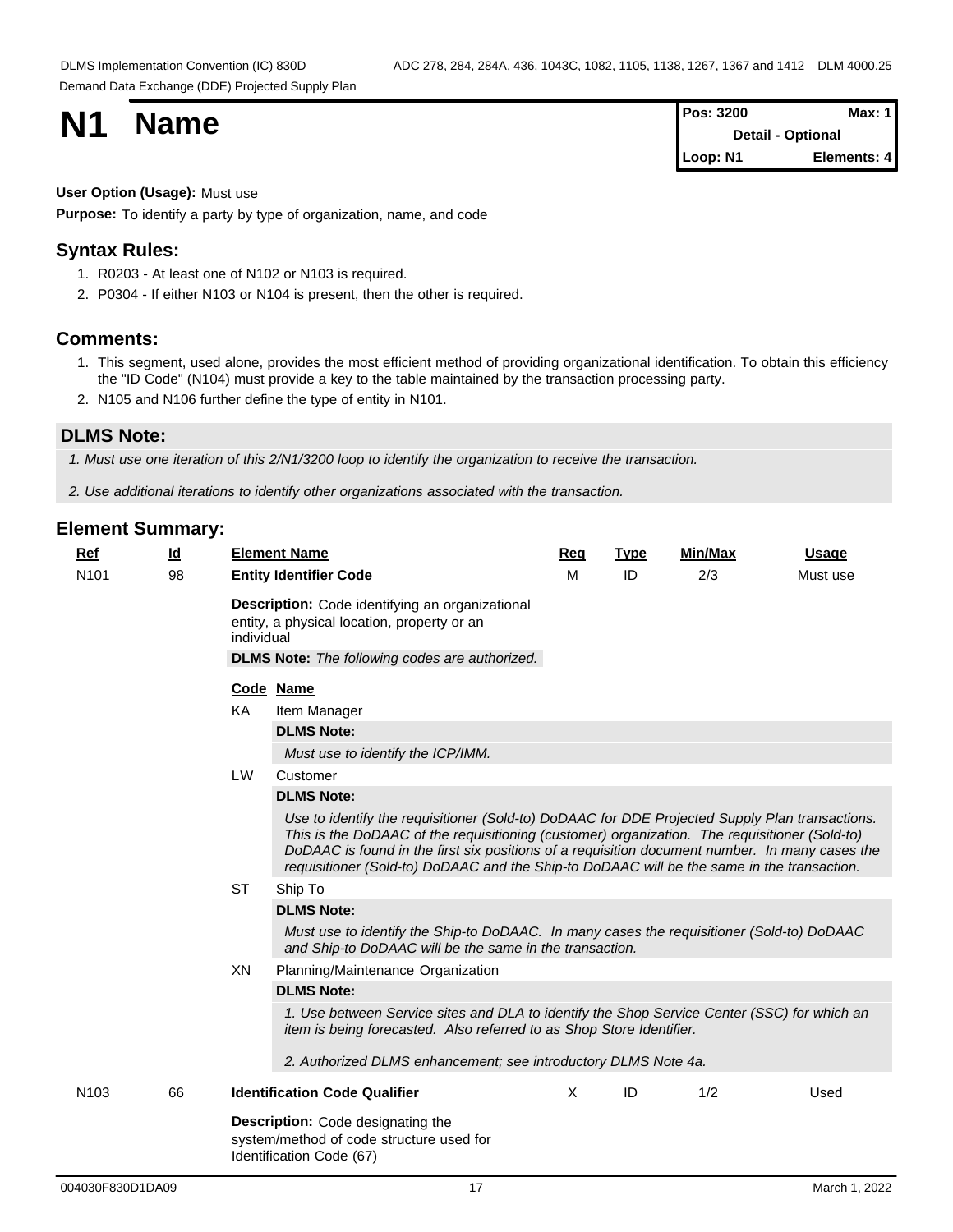| Ref              | $\underline{\mathsf{Id}}$ |           | <b>Element Name</b>                                                                                           | <u>Req</u>   | <b>Type</b> | Min/Max | <b>Usage</b> |  |  |  |
|------------------|---------------------------|-----------|---------------------------------------------------------------------------------------------------------------|--------------|-------------|---------|--------------|--|--|--|
|                  |                           |           | Code Name                                                                                                     |              |             |         |              |  |  |  |
|                  |                           | 10        | Department of Defense Activity Address Code (DODAAC)                                                          |              |             |         |              |  |  |  |
|                  |                           |           | <b>DLMS Note:</b>                                                                                             |              |             |         |              |  |  |  |
|                  |                           |           | Use with N101 codes LW and ST.                                                                                |              |             |         |              |  |  |  |
|                  |                           | 92        | Assigned by Buyer or Buyer's Agent                                                                            |              |             |         |              |  |  |  |
|                  |                           |           | <b>DLMS Note:</b>                                                                                             |              |             |         |              |  |  |  |
|                  |                           |           | Use with N101 Code XN to identify the Shop Service Center/Shop Store Identifier. Refer to<br>ADC 284A.        |              |             |         |              |  |  |  |
|                  |                           | A2        | Military Assistance Program Address Code (MAPAC)                                                              |              |             |         |              |  |  |  |
|                  |                           |           | <b>DLMS Note:</b>                                                                                             |              |             |         |              |  |  |  |
|                  |                           |           | Use to indicate the Security Assistance structured address data.                                              |              |             |         |              |  |  |  |
|                  |                           | M4        | Department of Defense Routing Identifier Code (RIC)                                                           |              |             |         |              |  |  |  |
|                  |                           |           | <b>DLMS Note:</b>                                                                                             |              |             |         |              |  |  |  |
|                  |                           |           | 1. Use with existing code KA.                                                                                 |              |             |         |              |  |  |  |
|                  |                           |           | 2. Use RIC-TO SGA when the item manager (source of supply) is unknown.                                        |              |             |         |              |  |  |  |
| N <sub>104</sub> | 67                        |           | <b>Identification Code</b>                                                                                    | $\mathsf{X}$ | AN          | 2/80    | Used         |  |  |  |
|                  |                           | code      | <b>Description:</b> Code identifying a party or other                                                         |              |             |         |              |  |  |  |
| N <sub>106</sub> | 98                        |           | <b>Entity Identifier Code</b>                                                                                 | $\circ$      | ID          | 2/3     | Used         |  |  |  |
|                  |                           |           | Description: Code identifying an organizational<br>entity, a physical location, property or an<br>individual  |              |             |         |              |  |  |  |
|                  |                           |           | Code Name                                                                                                     |              |             |         |              |  |  |  |
|                  |                           | <b>TO</b> | Message To                                                                                                    |              |             |         |              |  |  |  |
|                  |                           |           | <b>DLMS Note:</b>                                                                                             |              |             |         |              |  |  |  |
|                  |                           |           | Must use with 2/N101/3200 code KA to identify the organization cited in N104 is receiving the<br>transaction. |              |             |         |              |  |  |  |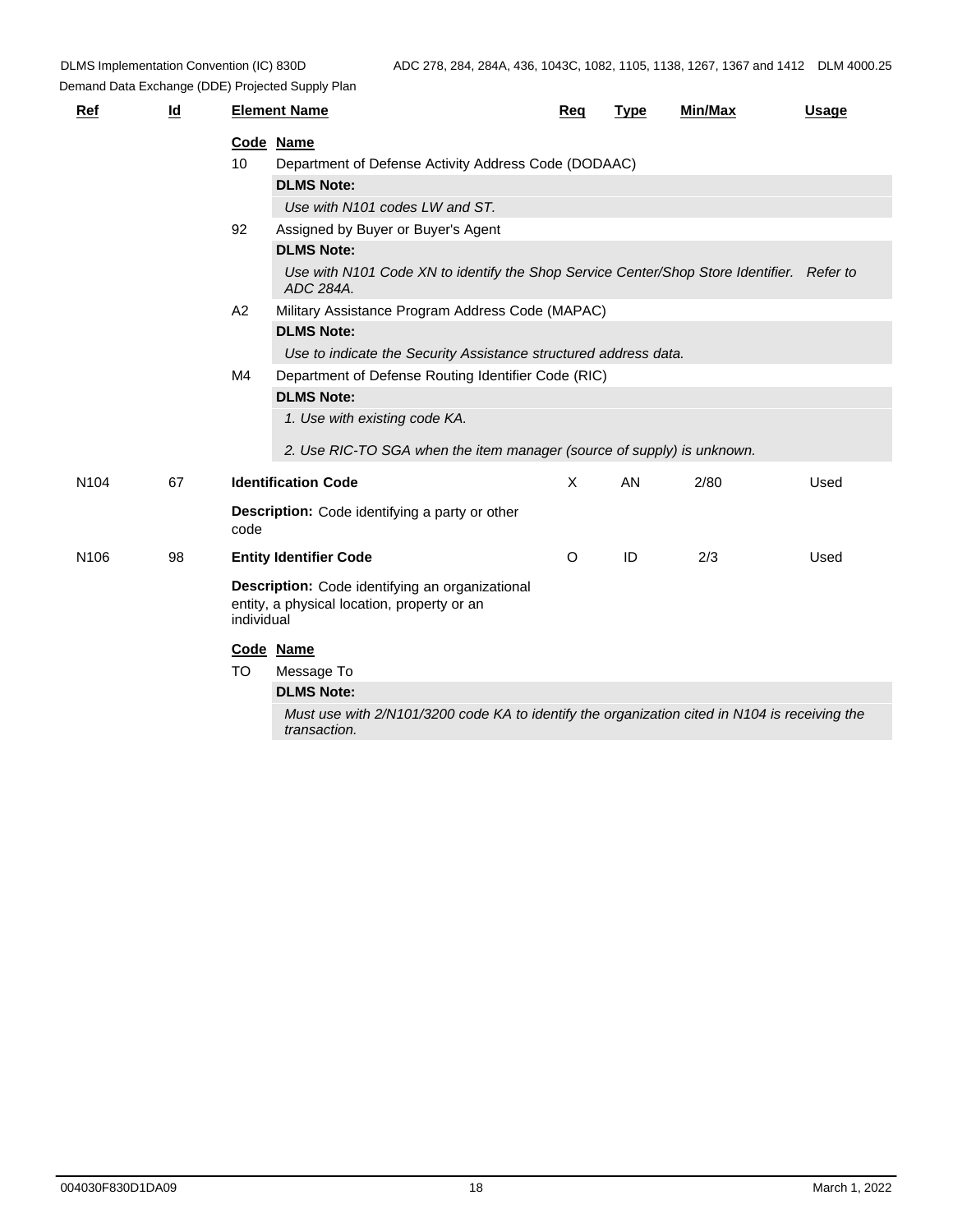# **LM** Code Source Information **Pos:** 3900 **Max: 1**

**Detail - Optional Loop: LM Elements: 1**

#### **User Option (Usage):** Used

**Purpose:** To transmit standard code list identification information

#### **Comments:**

1. LM02 identifies the applicable industry code list source information.

## **DLMS Note:**

*Use the 2/LM/3900 loop to identify coded information maintained in department or agency documentation.*

### **Element Summary:**

| <b>Ref</b> | $\underline{\mathsf{Id}}$ | <b>Element Name</b>                                                          | Req | <u>Type</u> | <b>Min/Max</b> | <u>Usage</u> |  |
|------------|---------------------------|------------------------------------------------------------------------------|-----|-------------|----------------|--------------|--|
| LM01       | 559                       | <b>Agency Qualifier Code</b>                                                 | M   | ID          | 2/2            | Must use     |  |
|            |                           | <b>Description:</b> Code identifying the agency<br>assigning the code values |     |             |                |              |  |
|            |                           | Code Name                                                                    |     |             |                |              |  |

DF Department of Defense (DoD)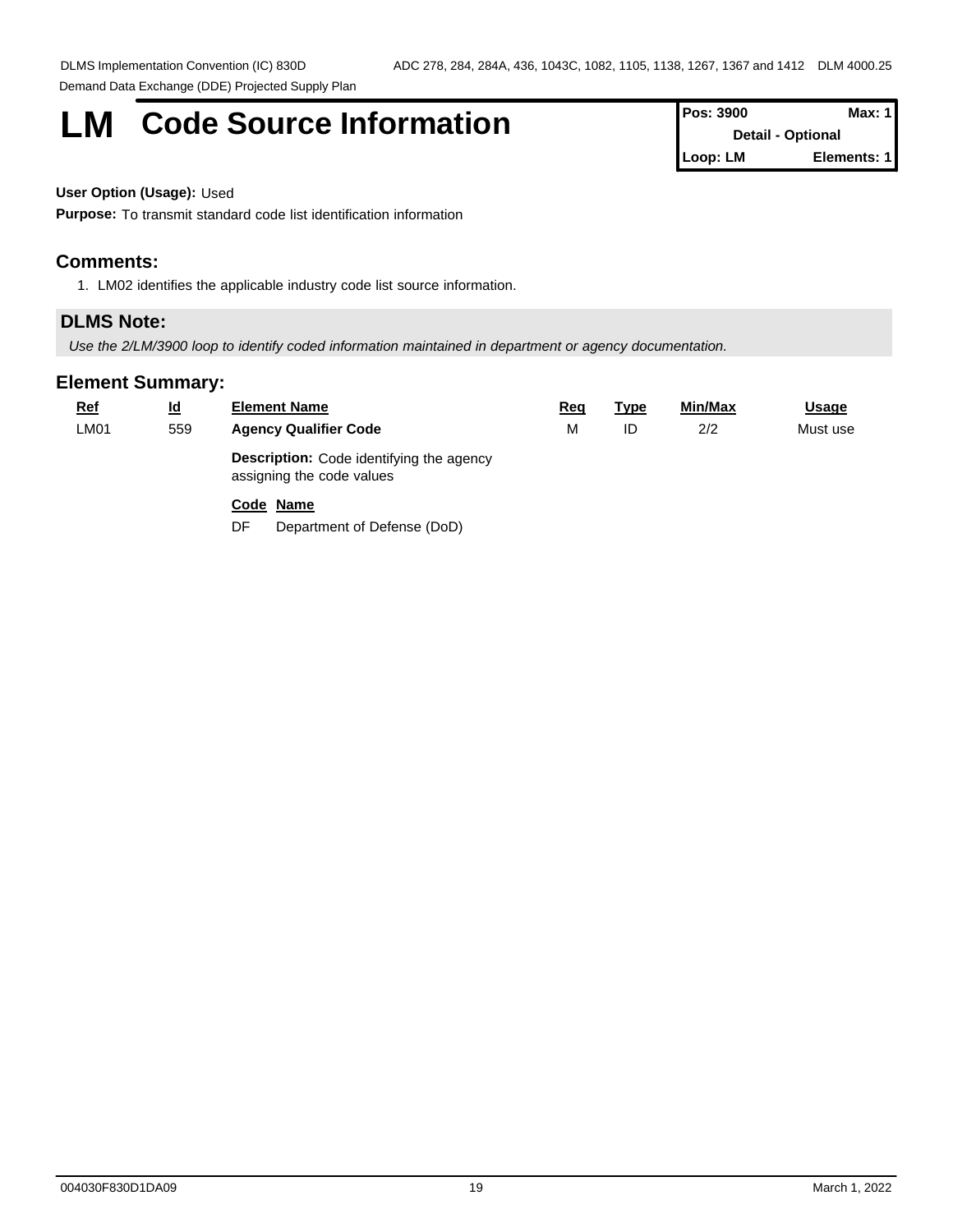**LQ Industry Code Pos: 4000 Max: 100 Max: 100** 

**Detail - Mandatory Loop: LM Elements: 2**

## **User Option (Usage):** Must use

**Purpose:** Code to transmit standard industry codes

### **Syntax Rules:**

1. C0102 - If LQ01 is present, then LQ02 is required.

# **DLMS Note:**

*Use to identify codes, as appropriate, consistent with management information requirements.*

## **Element Summary:**

| Ref  | $\underline{\mathsf{Id}}$ | <b>Element Name</b>                                                                                                                                                                                                                                                                                                                                                                                                                                                                                                                                                                                                   | Req      | <b>Type</b> | <b>Min/Max</b> | <b>Usage</b> |  |  |  |  |  |  |
|------|---------------------------|-----------------------------------------------------------------------------------------------------------------------------------------------------------------------------------------------------------------------------------------------------------------------------------------------------------------------------------------------------------------------------------------------------------------------------------------------------------------------------------------------------------------------------------------------------------------------------------------------------------------------|----------|-------------|----------------|--------------|--|--|--|--|--|--|
| LQ01 | 1270                      | <b>Code List Qualifier Code</b>                                                                                                                                                                                                                                                                                                                                                                                                                                                                                                                                                                                       | $\Omega$ | ID          | 1/3            | Used         |  |  |  |  |  |  |
|      |                           | <b>Description:</b> Code identifying a specific industry<br>code list<br><b>DLMS Note:</b> The following codes are authorized.                                                                                                                                                                                                                                                                                                                                                                                                                                                                                        |          |             |                |              |  |  |  |  |  |  |
|      |                           | Code Name                                                                                                                                                                                                                                                                                                                                                                                                                                                                                                                                                                                                             |          |             |                |              |  |  |  |  |  |  |
|      |                           | Document Identification Code<br>0                                                                                                                                                                                                                                                                                                                                                                                                                                                                                                                                                                                     |          |             |                |              |  |  |  |  |  |  |
|      |                           | <b>DLMS Note:</b>                                                                                                                                                                                                                                                                                                                                                                                                                                                                                                                                                                                                     |          |             |                |              |  |  |  |  |  |  |
|      |                           | Use "CDD" to indicate the data reflects DDE Projected Supply Plan requirements. Continued<br>support of the DIC in a full DLMS environment will be assessed at a future date.                                                                                                                                                                                                                                                                                                                                                                                                                                         |          |             |                |              |  |  |  |  |  |  |
|      |                           | ZZ<br><b>Mutually Defined</b>                                                                                                                                                                                                                                                                                                                                                                                                                                                                                                                                                                                         |          |             |                |              |  |  |  |  |  |  |
|      |                           | <b>DLMS Note:</b>                                                                                                                                                                                                                                                                                                                                                                                                                                                                                                                                                                                                     |          |             |                |              |  |  |  |  |  |  |
|      |                           | 1. Use with DDE Projected Supply Plan transactions to identify the planning code.<br>2. Planning Code is optional data that the customer may use as they determine is needed.<br>Planning Code is an intra-Component, five-position code, which is under development by the<br>Services. Accordingly, although the data will be meaningful to the customer and will be visible to<br>customers in the Collaborate web tool, it won't necessarily be meaningful to DLA or the other<br>Services.<br>A data maintenance action was approved in version 5030. The approved code/name is "PCL -<br>Planning Code Lookup". |          |             |                |              |  |  |  |  |  |  |
| LQ02 | 1271                      | <b>Industry Code</b>                                                                                                                                                                                                                                                                                                                                                                                                                                                                                                                                                                                                  | X        | <b>AN</b>   | 1/30           | Used         |  |  |  |  |  |  |
|      |                           | <b>Description:</b> Code indicating a code from a                                                                                                                                                                                                                                                                                                                                                                                                                                                                                                                                                                     |          |             |                |              |  |  |  |  |  |  |

specific industry code list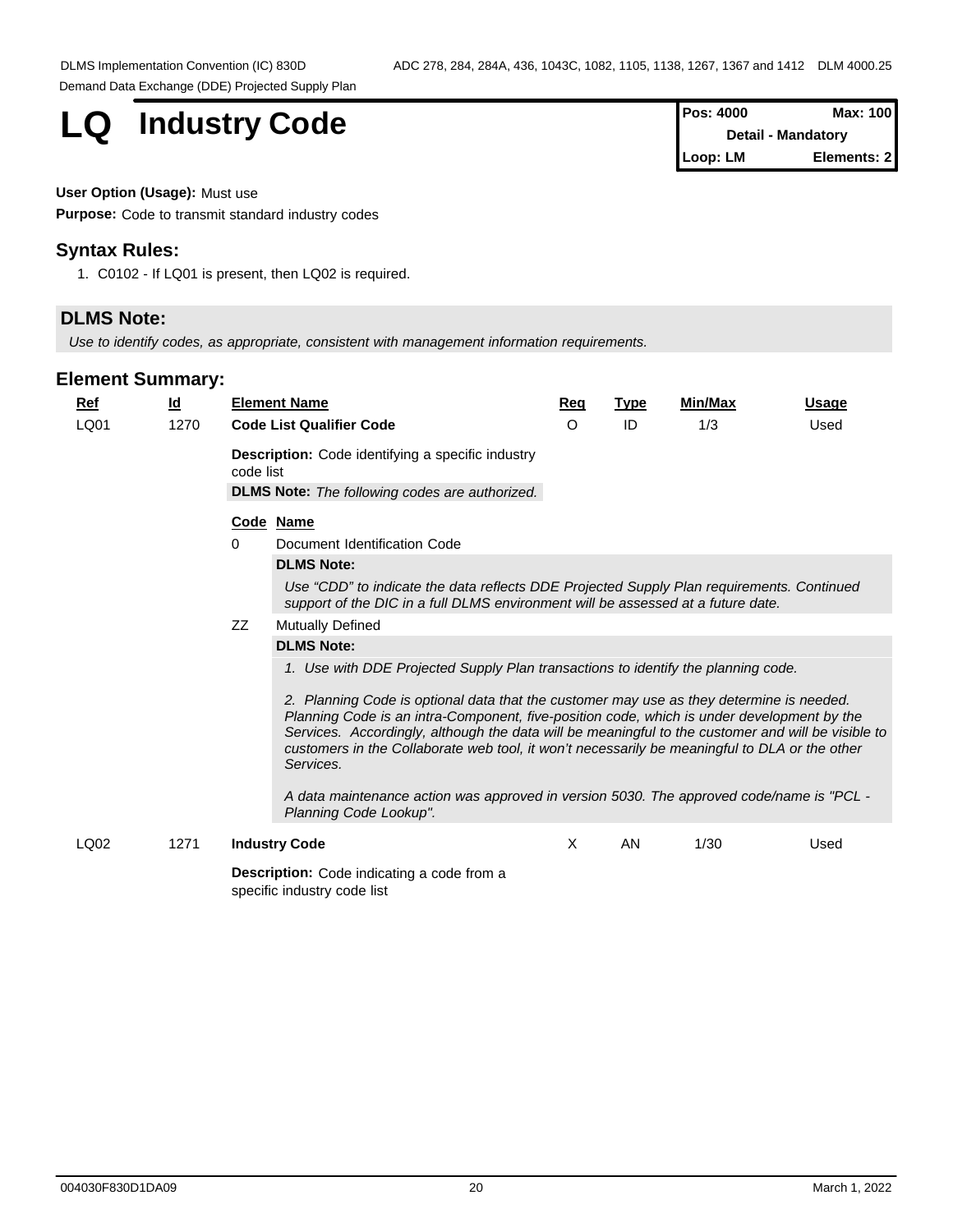# **FST** Forecast Schedule

| <b>Pos: 4100</b>         | Max: 11     |
|--------------------------|-------------|
| <b>Detail - Optional</b> |             |
| Loop: FST                | Elements: 4 |

#### **User Option (Usage):** Must use

**Purpose:** To specify the forecasted dates and quantities

#### **Syntax Rules:**

- 1. P0607 If either FST06 or FST07 is present, then the other is required.
- 2. P0809 If either FST08 or FST09 is present, then the other is required.

#### **Semantics:**

1. If FST03 equals "F" (indicating flexible interval), then FST04 and FST05 are required. FST04 would be used for the start date of the flexible interval and FST05 would be used for the end date of the flexible interval.

#### **Comments:**

- 1. As qualified by FST02 and FST03, FST04 represents either a discrete forecast date, the first date of a forecasted bucket (weekly, monthly, quarterly, etc.) or the start date of a flexible interval.
- 2. FST06 qualifies the time in FST07. The purpose of the FST07 element is to express the specific time of day in a 24-hour clock to satisfy "just-in-time" requirements. As an alternative, the ship/delivery pattern segment (SDP) may be used to define an approximate time, such as a.m. or p.m.
- 3. FST11, FST12 and FST13 may be used only when FST02 contains code D (Planning).

## **DLMS Note:**

*Use one or multiple repetitions of the 2/FST/4100 segment for DDE Projected Supply Plan transactions.*

|  | Ref<br>FST01      | <u>ld</u><br>380 | Quantity  | <b>Element Name</b>                                                                                                                                                                           | Req<br>M | <b>Type</b><br>R | Min/Max<br>1/15 | <b>Usage</b><br>Must use |  |
|--|-------------------|------------------|-----------|-----------------------------------------------------------------------------------------------------------------------------------------------------------------------------------------------|----------|------------------|-----------------|--------------------------|--|
|  |                   |                  |           | <b>Description:</b> Numeric value of quantity<br><b>DLMS Note:</b> 1. Use up to 60 repetitions in<br>Demand Data Exchange transactions to identify<br>the quantity for each interval/bucket.  |          |                  |                 |                          |  |
|  |                   |                  |           | 2. Express quantity with two decimal places (e.g.,<br>$1.50; 0.50; 0.00$ ).                                                                                                                   |          |                  |                 |                          |  |
|  | FST <sub>02</sub> | 680              |           | <b>Forecast Qualifier</b>                                                                                                                                                                     | м        | ID               | 1/1             | Must use                 |  |
|  |                   |                  | Code Name | <b>Description:</b> Code specifying the sender's<br>confidence level of the forecast data or an action<br>associated with a forecast<br><b>DLMS Note:</b> The following codes are authorized. |          |                  |                 |                          |  |
|  |                   |                  | D         | Planning<br><b>DLMS Note:</b><br>Use in conjunction with DDE Submission transactions (2/LIN01/0100 Code H- Submission)                                                                        |          |                  |                 |                          |  |
|  |                   |                  | W         | Cancellation<br><b>DLMS Note:</b><br>Use in conjunction with DDE Cancellation transactions (2/LIN01/0100 Code C - Cancelled)                                                                  |          |                  |                 |                          |  |
|  | FST03             | 681              |           | <b>Forecast Timing Qualifier</b>                                                                                                                                                              | м        | ID               | 1/1             | Must use                 |  |
|  |                   |                  |           | <b>Description:</b> Code specifying interval grouping<br>of the forecast                                                                                                                      |          |                  |                 |                          |  |
|  |                   |                  |           | <b>DLMS Note:</b> The following codes are authorized.                                                                                                                                         |          |                  |                 |                          |  |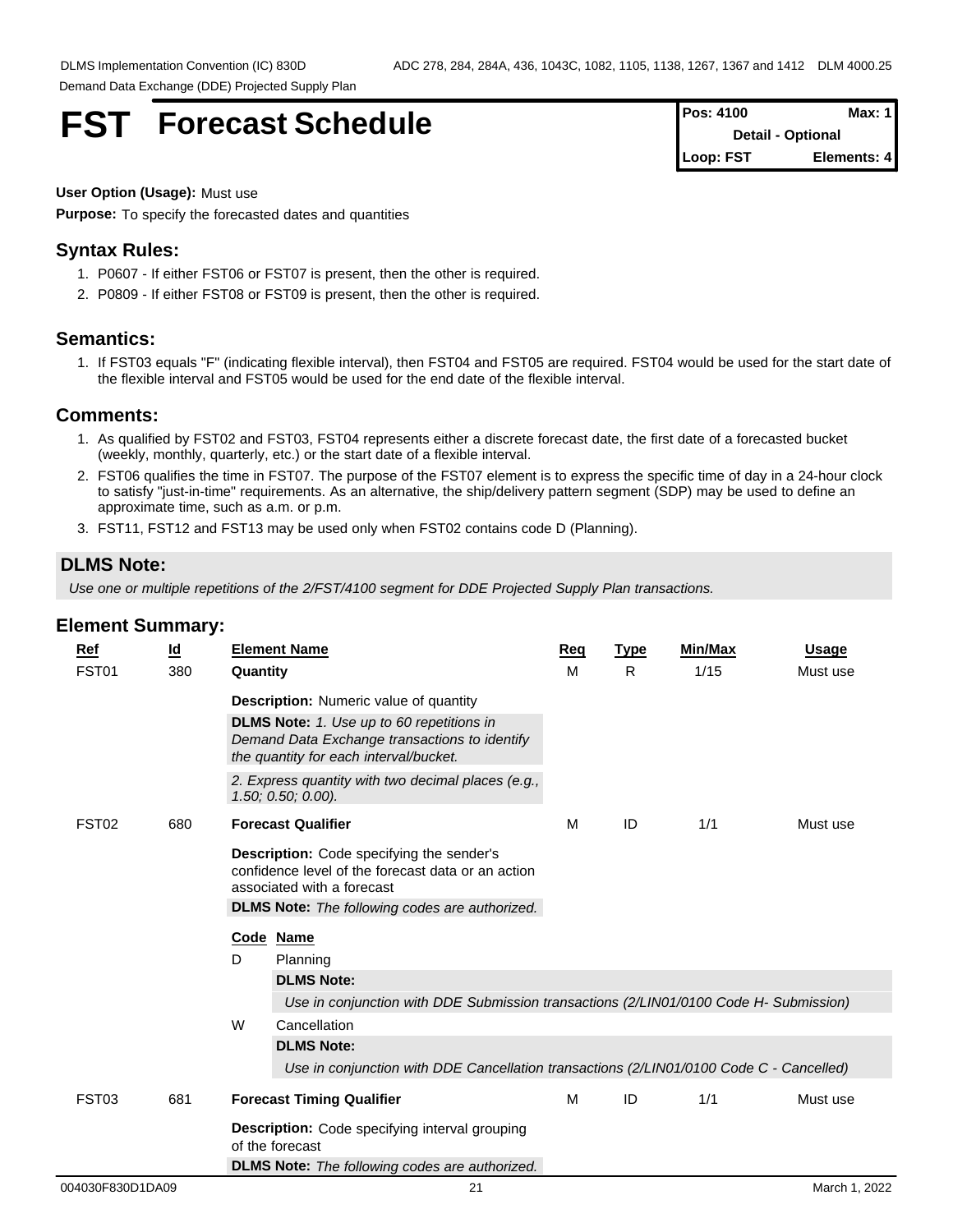## **Ref Id Element Name Req Type Min/Max Usage**

#### **Code Name**

A Annually (Calendar Year)

#### **DLMS Note:**

*Use to submit up to 5 years (5 annual periods) of projected supply plan data. (e.g., for a 5 year projection, 5 annual periods will be submitted, to include zero entries for plan years with no data; for a 4 year projection, 4 annual periods will be submitted, etc.). The beginning segment defines the projected supply plan period start and end dates (BFR06 and BFR07 respectively). The annual buckets must be provided in chronological sequence in the transaction and zero quantity projections must be included. Use of "Annually" is a DLMS enhancement. See introductory DLMS note 4a.*

#### M Monthly Bucket (Calendar Months)

#### **DLMS Note:**

*1. Use to submit up to 5 years (60 months) of projected supply plan data. (e.g., for a 5 year projection, 60 monthly buckets will be submitted, to include zero entries for plan months with no data; for a 3 year projection, 36 monthly buckets will be submitted, to include zero entries, etc.). The beginning segment defines the projected supply plan period start and end dates (BFR06 and BFR07 respectively). The monthly buckets must be provided in chronological sequence in the transaction and must include zero quantity projections.*

*2. While DDE projected supply plans can be as short as 12 months, DLA recommends that DDE projected supply plans have 60 months plan periods, citing a 0 ( zero) for months with no plan.*

#### Q Quarterly (Calendar Quarters)

#### **DLMS Note:**

*Use to submit up to 5 years (20 quarters) of projected supply plan data. (e.g., for a 5 year projection, 20 quarters will be submitted, to include zero entries for plan quarters with no data; for a 4 year projection, 16 quarters will be submitted, etc.). The beginning segment defines the projected supply plan period start and end dates (BFR06 and BFR07 respectively). The quarterly buckets must be provided in chronological sequence in the transaction and zero quantity projections must be included. Use of "Quarterly" is a DLMS enhancement. See introductory DLMS note 4a.*

#### S Semi-Annually (Calendar Year)

#### **DLMS Note:**

*Use to submit up to 5 years (10 semi-annual periods) of projected supply plan data (e.g., for a 5 year projection, 10 semi-annual periods will be submitted, to include zero entries for semi-annual plan periods with no plan data; for a 3 year projection, 6 semi-annual periods will be submitted, etc.). The beginning segment defines the projected supply plan period start and end dates (BFR06 and BFR07 respectively). The semi-annual buckets must be provided in chronological sequence in the transaction and zero quantity projections must be included. Use of "Semi-Annually" is a DLMS enhancement. See introductory DLMS note 4a.*

| FST <sub>04</sub> | 373 | <b>Date</b>                                                                                                                                                                                                                                                                                                                                                    | DT | 8/8 | Must use |
|-------------------|-----|----------------------------------------------------------------------------------------------------------------------------------------------------------------------------------------------------------------------------------------------------------------------------------------------------------------------------------------------------------------|----|-----|----------|
|                   |     | <b>Description:</b> Date expressed as CCYYMMDD                                                                                                                                                                                                                                                                                                                 |    |     |          |
|                   |     | <b>DLMS Note:</b> 1. Must use to identify the start date<br>for the forecast bucket (e.g., monthly) identified<br>in FST03 for the associated quantity in FST01.<br>Authorized DLMS migration enhancement.<br>Refer to ADC 1138.                                                                                                                               |    |     |          |
|                   |     | 2. Until such time as DLA implements DLMS<br>830D, the DLA legacy fixed format DIC CDD<br>cannot use this date and the forecast bucket<br>dates will not be mapped to the legacy<br>transaction. However, all DLMS implementations<br>must use the start date for the bucket to position<br>the input for DLA's planned implementation of<br><b>DLMS 830D.</b> |    |     |          |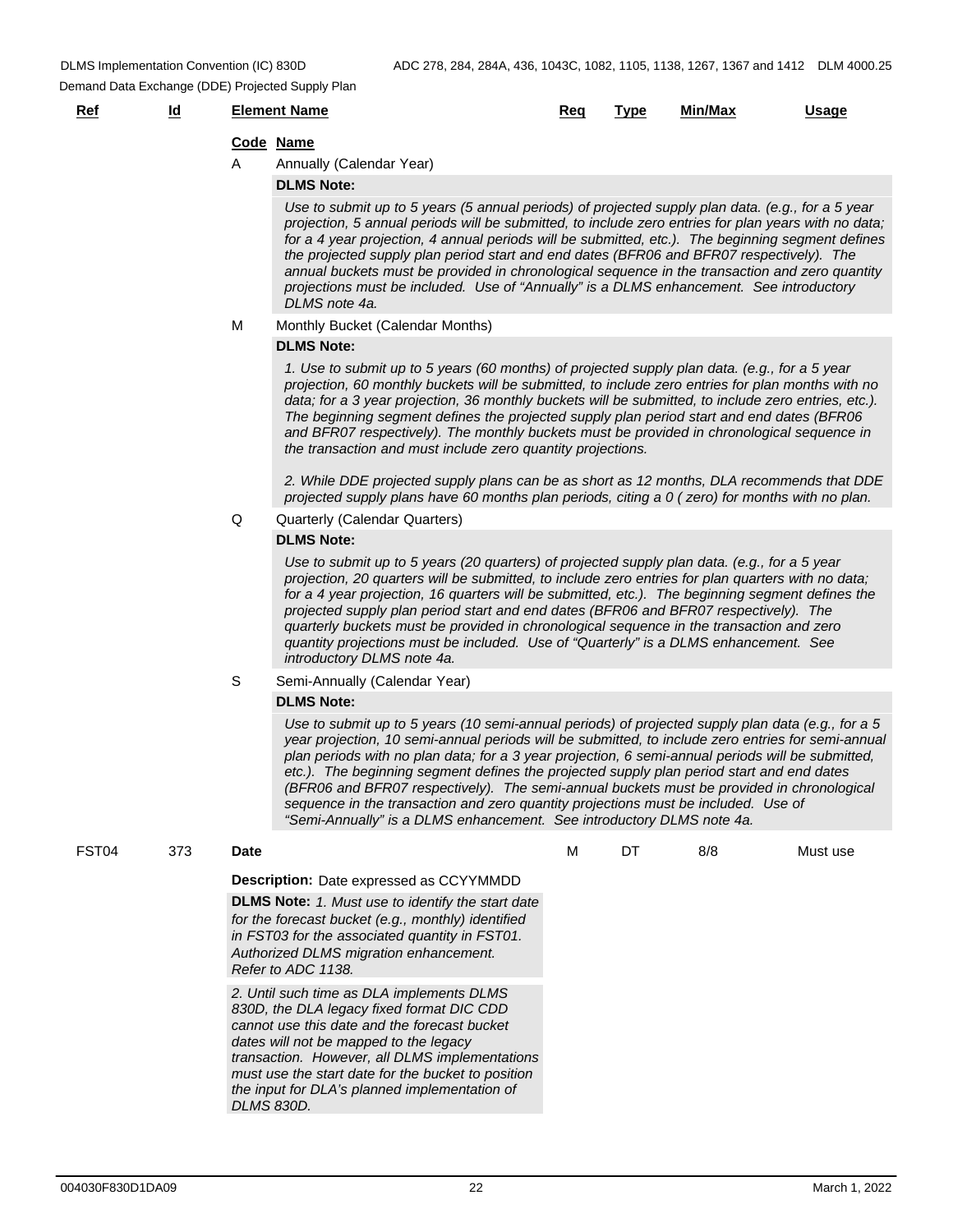# **SDQ** Destination Quantity

| <b>Pos: 4200</b> | Max: 50                  |
|------------------|--------------------------|
|                  | <b>Detail - Optional</b> |
| Loop: FST        | Elements: 3              |

**User Option (Usage):** Used

**Purpose:** To specify destination and quantity detail

## **Syntax Rules:**

- 1. P0506 If either SDQ05 or SDQ06 is present, then the other is required.
- 2. P0708 If either SDQ07 or SDQ08 is present, then the other is required.
- 3. P0910 If either SDQ09 or SDQ10 is present, then the other is required.
- 4. P1112 If either SDQ11 or SDQ12 is present, then the other is required.
- 5. P1314 If either SDQ13 or SDQ14 is present, then the other is required.
- 6. P1516 If either SDQ15 or SDQ16 is present, then the other is required.
- 7. P1718 If either SDQ17 or SDQ18 is present, then the other is required.
- 8. P1920 If either SDQ19 or SDQ20 is present, then the other is required.
- 9. P2122 If either SDQ21 or SDQ22 is present, then the other is required.

#### **Semantics:**

1. SDQ23 identifies the area within the location identified in SDQ03, SDQ05, SDQ07, SDQ09, SDQ11, SDQ13, SDQ15, SDQ17, SDQ19, and SDQ21.

### **Comments:**

- 1. SDQ02 is used only if different than previously defined in the transaction set.
- 2. SDQ03 is the store number.
- 3. SDQ23 may be used to identify areas within a store, e.g., front room, back room, selling outpost, end aisle display, etc. The value is agreed to by trading partners or industry conventions.

| Ref   | $\underline{\mathsf{Id}}$ | <b>Element Name</b>                                                                                                                      | <b>Req</b> | <b>Type</b> | Min/Max | <u>Usage</u> |
|-------|---------------------------|------------------------------------------------------------------------------------------------------------------------------------------|------------|-------------|---------|--------------|
| SDQ01 | 355                       | Unit or Basis for Measurement Code                                                                                                       | м          | ID          | 2/2     | Must use     |
|       |                           | <b>Description:</b> Code specifying the units in which<br>a value is being expressed, or manner in which a<br>measurement has been taken |            |             |         |              |
|       |                           | <b>DLMS Note:</b> 1. Use to identify the unit of issue<br>for the materiel.                                                              |            |             |         |              |
|       |                           | 2. DLMS users see the Unit of Issue and<br>Purchase Unit Conversion Table for applicable<br>codes.                                       |            |             |         |              |
| SDQ03 | 67                        | <b>Identification Code</b>                                                                                                               | м          | AN          | 2/80    | Must use     |
|       |                           | <b>Description:</b> Code identifying a party or other<br>code                                                                            |            |             |         |              |
|       |                           | <b>DLMS Note:</b> Use "ZZ" for this data element to<br>satisfy mandatory X12 syntax requirements.                                        |            |             |         |              |
| SDQ04 | 380                       | Quantity                                                                                                                                 | м          | R           | 1/15    | Must use     |
|       |                           | <b>Description:</b> Numeric value of quantity                                                                                            |            |             |         |              |
|       |                           | <b>DLMS Note:</b> Use "0" (zero) for this data element<br>to satisfy mandatory X12 syntax requirements.                                  |            |             |         |              |